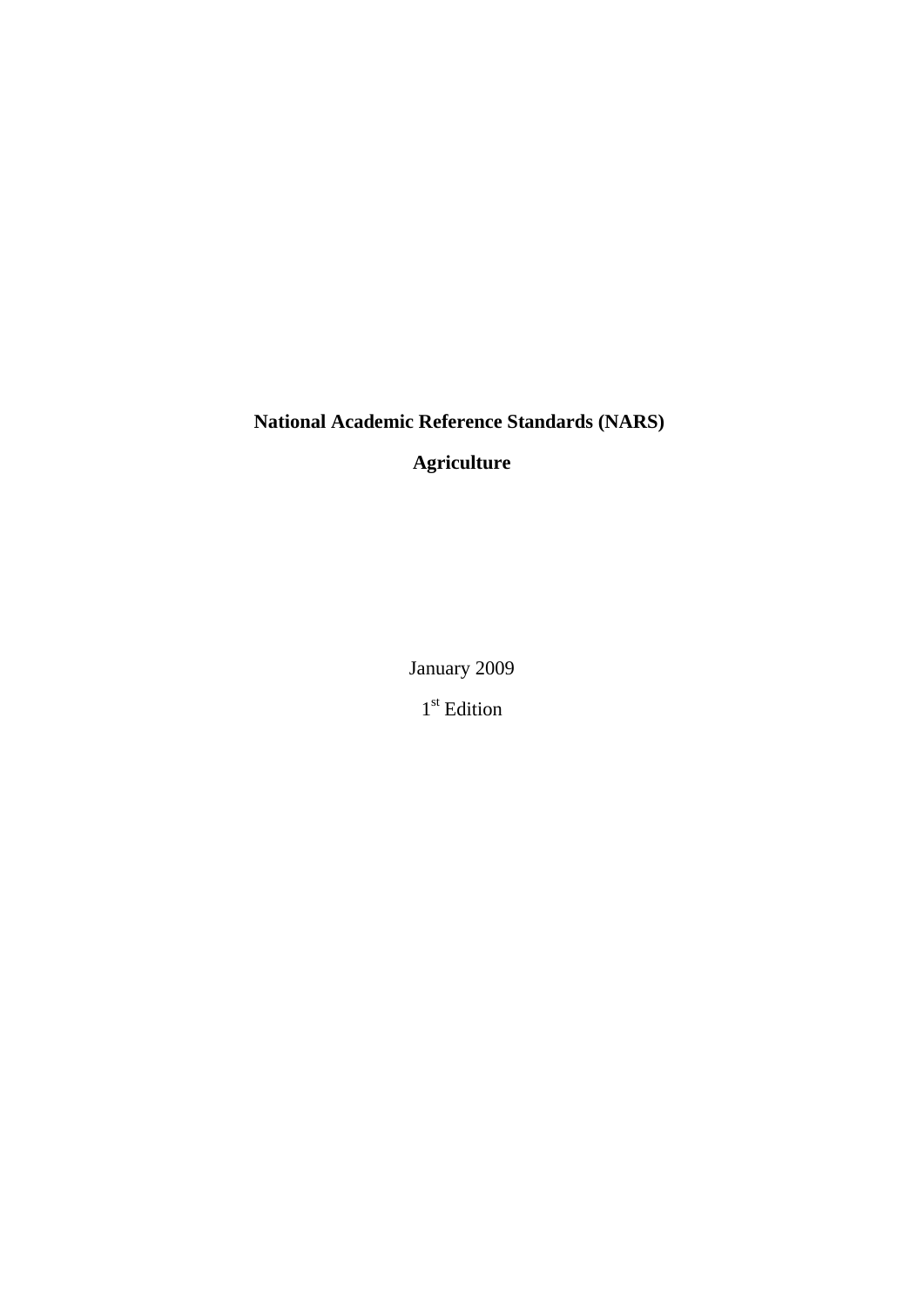# **Table of Contents**

| Introduction to Agriculture Programs                 |    |  |
|------------------------------------------------------|----|--|
| <b>General National Academic Reference Standards</b> |    |  |
| <b>Plant Production Program</b>                      | 8  |  |
| <b>Animal Production Program</b>                     | 12 |  |
| <b>Plant Protection Program</b>                      | 16 |  |
| Food Science Program                                 | 19 |  |
| Socio – Economic Program                             | 23 |  |
| <b>Biotechnology Program</b>                         | 27 |  |
| <b>Agriculture Engineering Program</b>               | 31 |  |
| <b>Curriculum Structure</b>                          | 34 |  |
| Glossary                                             | 35 |  |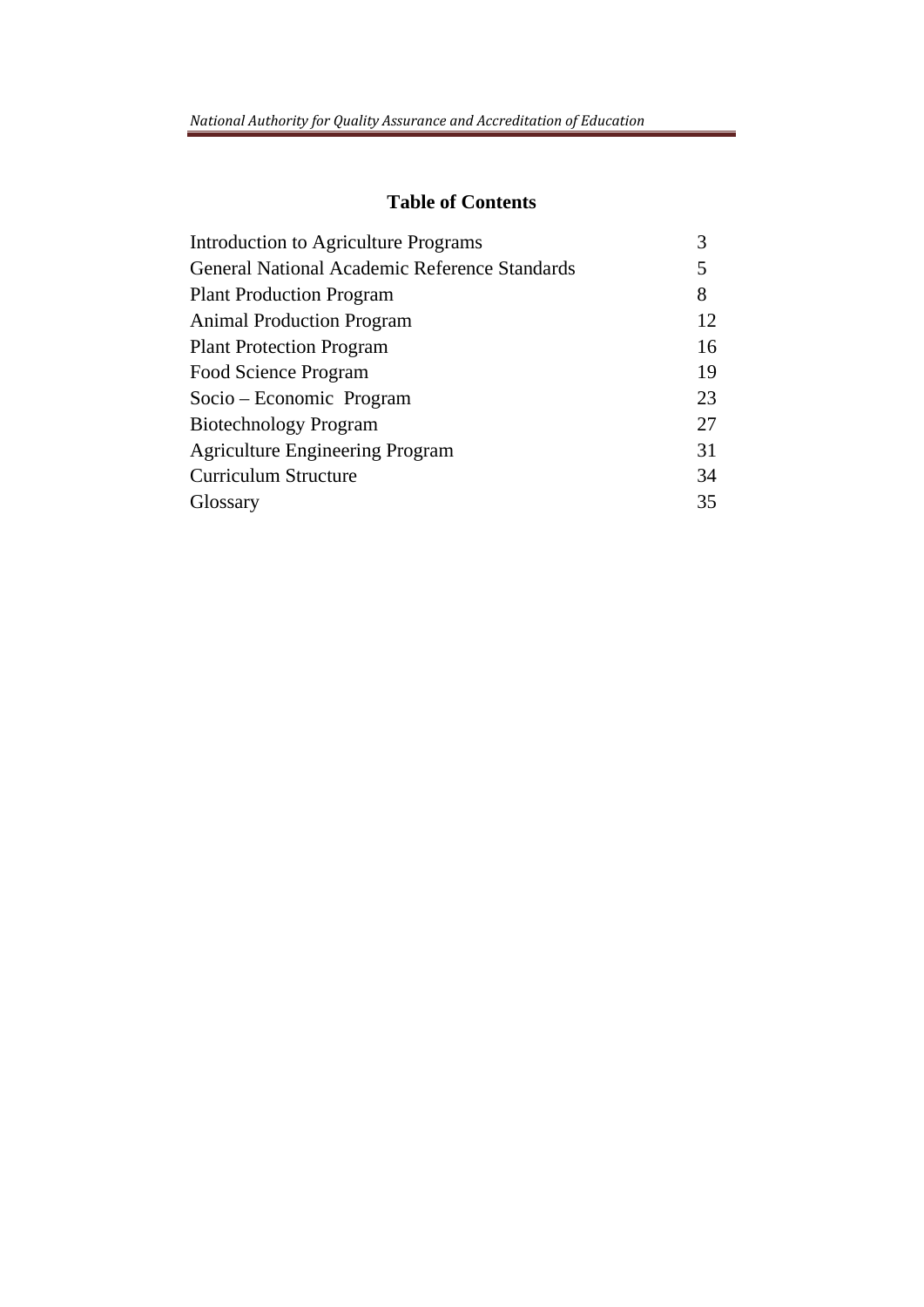#### **Introduction to Agriculture Education**

Agriculture is an economic activity that provides the community with safe food and fiber. The agricultural programs are aiming at graduating professionals to fulfill the community needs in the sector of agri-business. This is in addition to strengthen the concepts of natural recourses preservation as well as make emphases good agricultural practices and maintain the natural bio-diversity.

The agricultural programs are planned to allow students to complete their study within four years. Structure of the programs is designed as a combination of biology, mathematics, economics, sociology and other sciences related to agriculture. This academic reference structure is targeted to build-up the capacity of the graduates to integrate the principles of basic sciences to adopt and utilize the new concepts and technologies for sustainable agricultural development.

The B. Sc. in agriculture includes eight programs, each program may comprise one or more majors:

- 1. Plant production that serves the majors of agronomy and horticulture,
- 2. Animal production that serves the majors of livestock, poultry and fish production,
- 3. Food sciences include the sectors of dairy and food processing,
- 4. Plant protection
- 5. Biotechnology
- 6. Agricultural engineering
- 7. Agricultural socio- economic that services the majors of agriculture economics and agriculture extension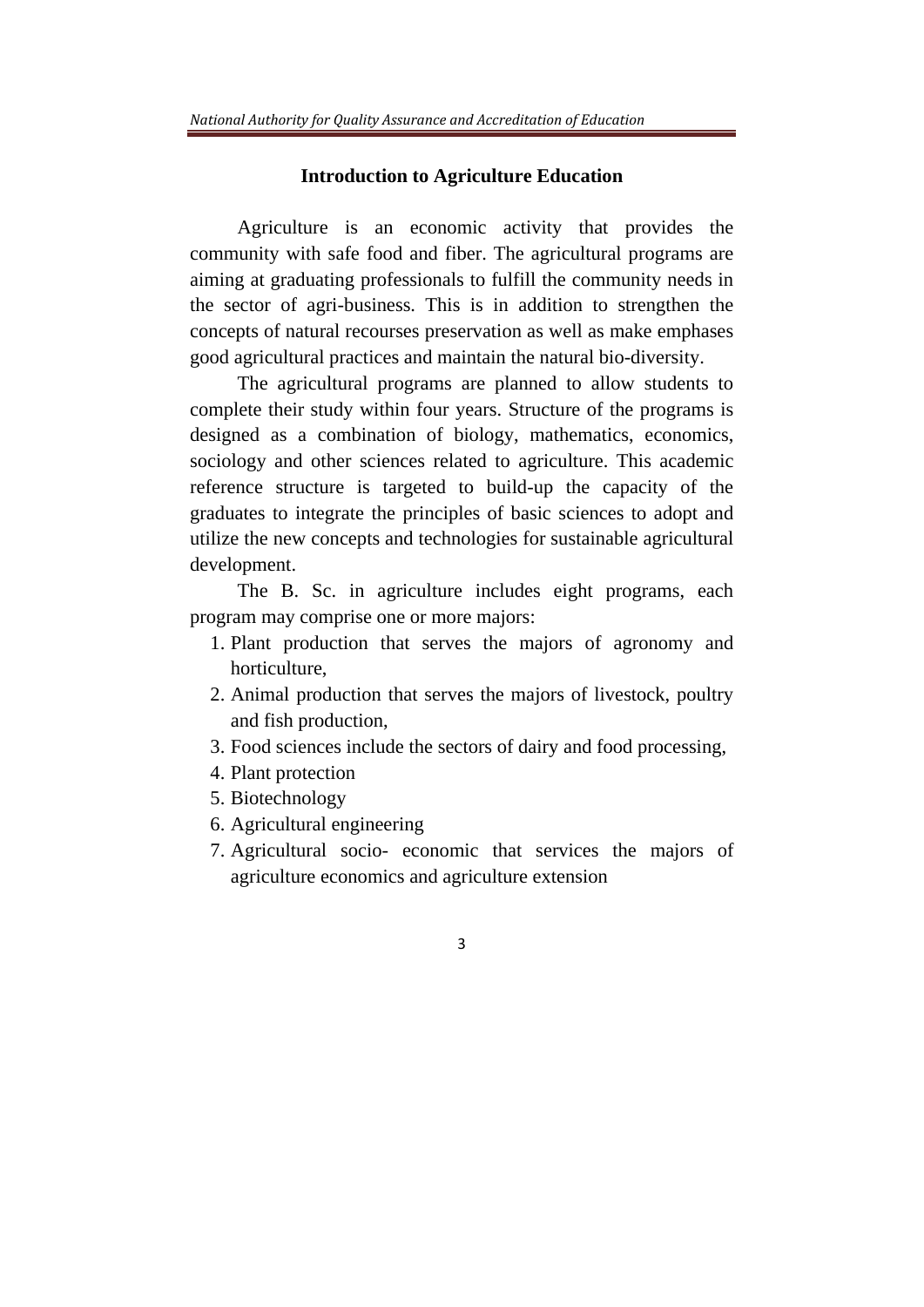8. The soil and Water integrated management or Agriculture natural resources management and Environment

The NARS of these programs are based on the national requirements and international standards. The NARS allow flexibility for the academic programs to adopt new techniques and technologies in the light of the international progress and profession development. The NARS also give a special attention to the skills of self-management and evaluation, self-learning, communication, language and leadership skills.

 Graduates of these programs have job opportunity in a wide range of agricultural firms: Agro-industries, commercial trading, mass media, rural development, human nutrition, analytical laboratories, pharmaceutical firms, technical sales, quality control and research stations, educational institutions and agricultural ecommerce organization.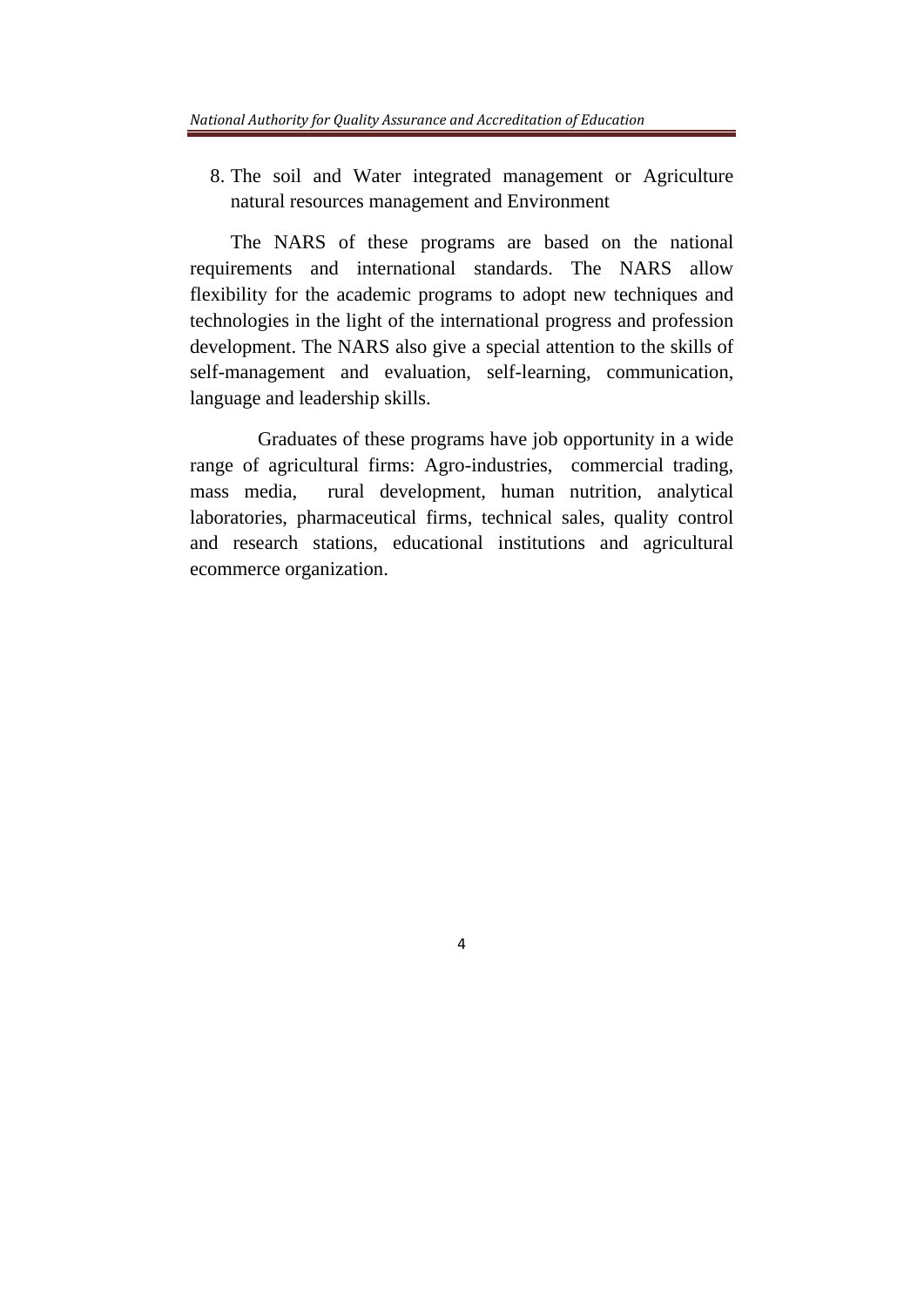- **I. National Academic Reference Standards** 
	- **1. General Academic Reference Standards**

#### **1.1. General Attributes of Agriculture Graduates**

#### **Graduate of agriculture must be able to:**

- 1.1.1. Recognize the role of agriculturalists in the society
- 1.1.2. Manage and utilize agricultural recourses appropriately
- 1.1.3. Participate in managing agricultural business
- 1.1.4. Display appropriate professional commitment and attitudes
- 1.1.5. Conserve natural resources and maintain bio- diversity
- 1.1.6. Demonstrate awareness of relevant legal, ethical, and socio-economic issues,
- 1.1.7. Be prepared for self-management and continuous learning
- 1.1.8. Be prepared to engage in research studies

#### **1.2. Knowledge and Understanding**

# **Graduate of agriculture must acquire the following knowledge and understanding:**

- 1.2.1. The basic and applied sciences related to agriculture
- 1.2.2. The terminologies in agriculture used in farming communities areas
- 1.2.3. Quality management concepts
- 1.2.4. Risk factors in agriculture and how to deal with it
- 1.2.5. Methods of handling and recycling agricultural wastes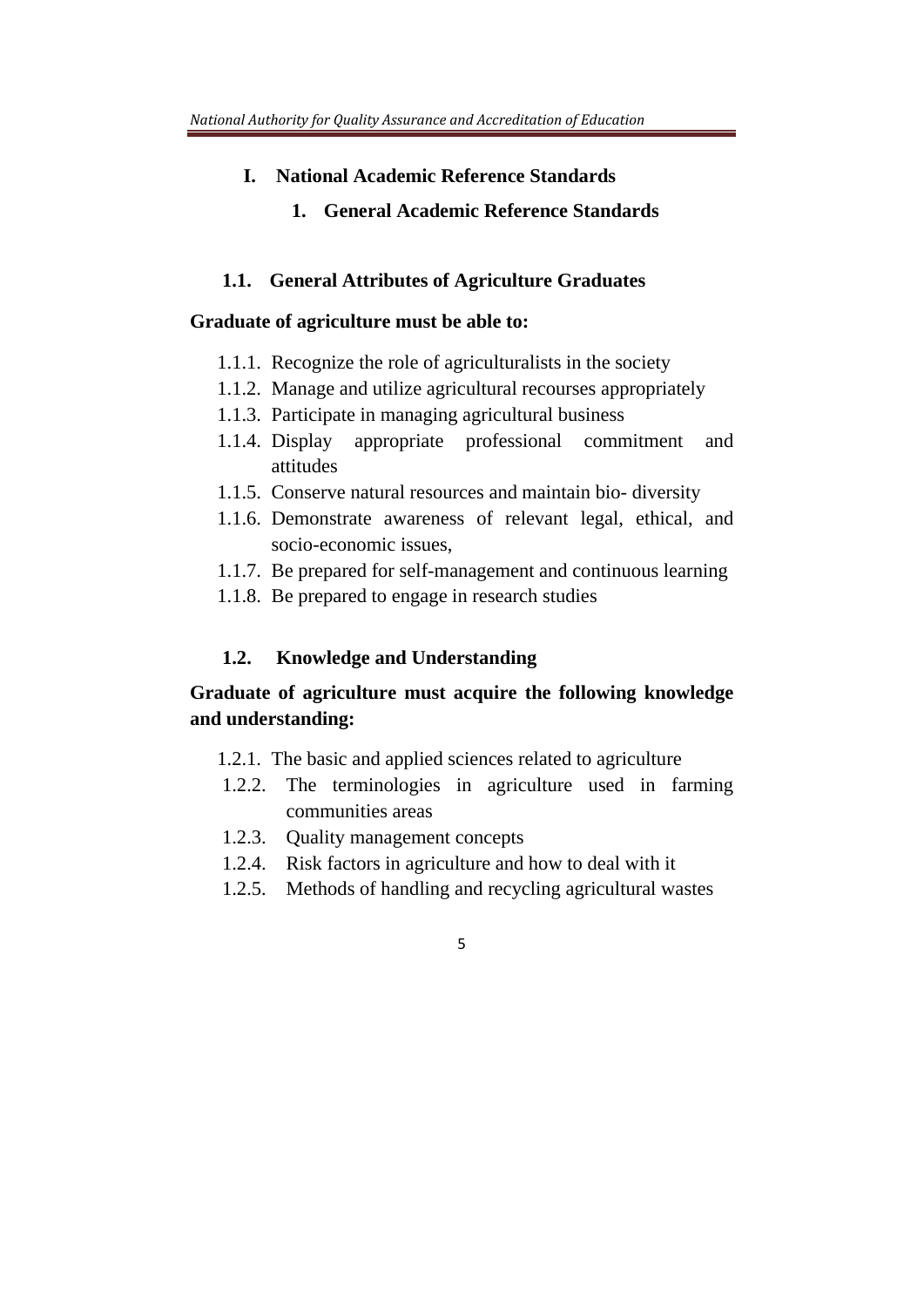- 1.2.6. Basics of planning for agricultural business
- 1.2.7. Basics of micro- economics, macroeconomics, and international economics.
- 1.2.8. Scio- economic aspects related to sustainable agriculture
- 1.2.9. Bio-safety regulations and practices in agriculture
- 1.2.10. Concepts of bio-diversity and maintaining natural resources
- 1.2.11. Agricultural legislations and ethics related to environment and human-being health
- 1.2.12. Basics of information economy and experimental economics

## **1.3. Practical Skills**

### **Graduates of Agricultural Program must be able to:**

- 1.3.1 Apply good practices in agriculture that increase and improve agro-products
- 1.3.2. Produce safe food and fiber considering environmental issues
- 1.3.3. Use of agricultural recourses for sustainable agriculture
- 1.3.4. Prepare preliminary accounting records for agricultural projects
- 1.3.5. Plan according to changes in national and international economics
- 1.3.6. Prioritize developmental issues related to rural community and urban areas
- 1.3.7. Perform agricultural extension plans and programs
- 1.3.8. Plan and conduct an independent investigation with limited guidance.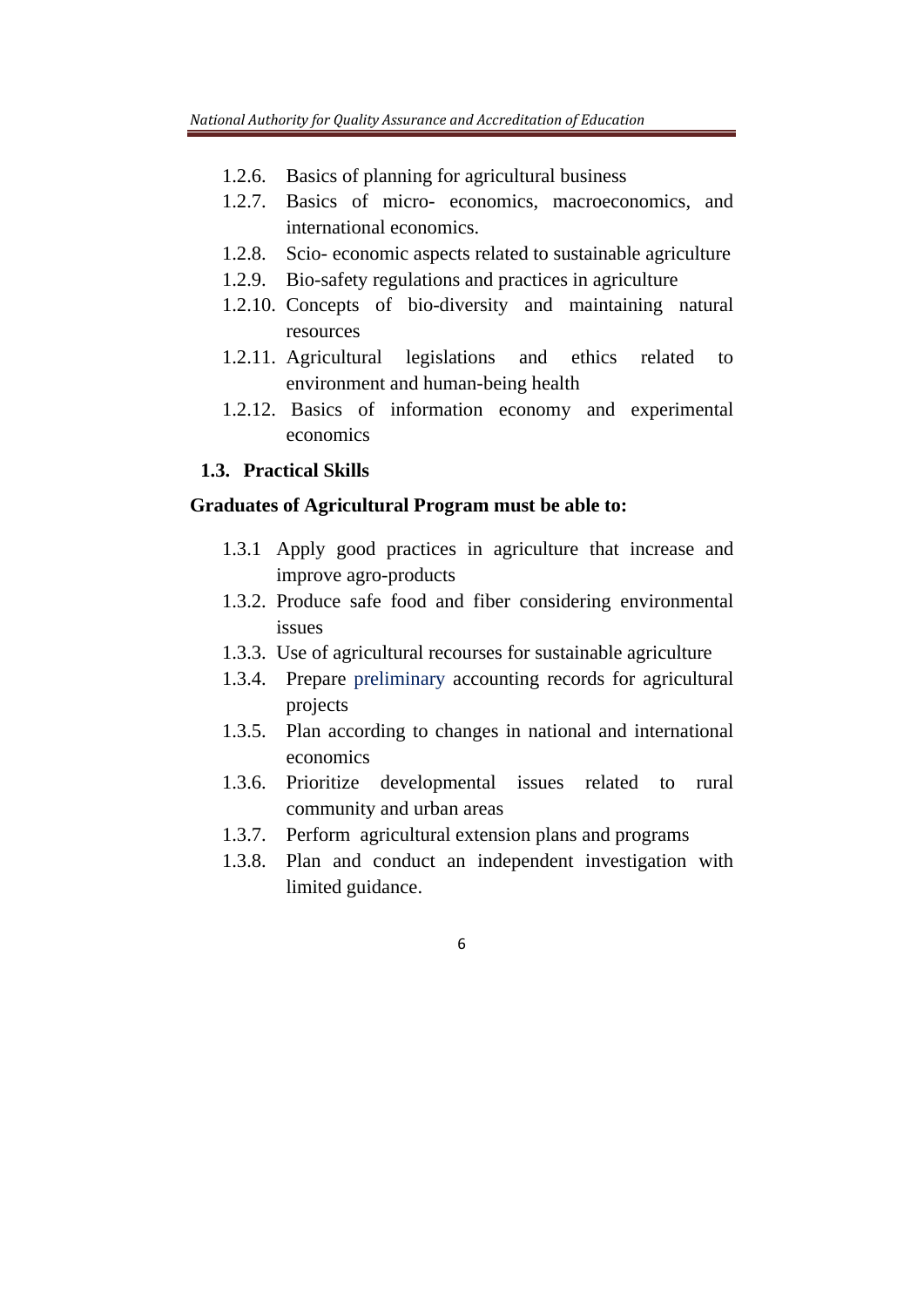#### **1.4. Intellectual Skills**

#### **Graduates of Agricultural Program must be able to:**

- 1.4.1. Observe, collect, and analyze data to solve agricultural problem
- 1.4.2. Design and conduct experiments and draw conclusions
- 1.4.3. Integrate some lines of evidence to elucidate phenomenon and assess risks
- 1.4.4. Choose the best among alternatives to maximize benefits

### **1.5. General Skills**

#### **Graduates of Agricultural program must be able to:**

- 1.5.1. Present information and interpret phenomena verbally by report writing
- 1.5.2. Show satisfactory English language
- 1.5.3. Use appropriate audiovisual aids in a presentation
- 1.5.4. Work in a team and understand group behavior
- 1.5.5. Demonstrate basic management capabilities
- 1.5.6. Use software packages in variety of agricultural activities
- 1.5.7. Use information technology for trade and communication

- 1.5.8. Demonstrate self and long life learning
- 1.5.9. Exhibit satisfactory leadership ability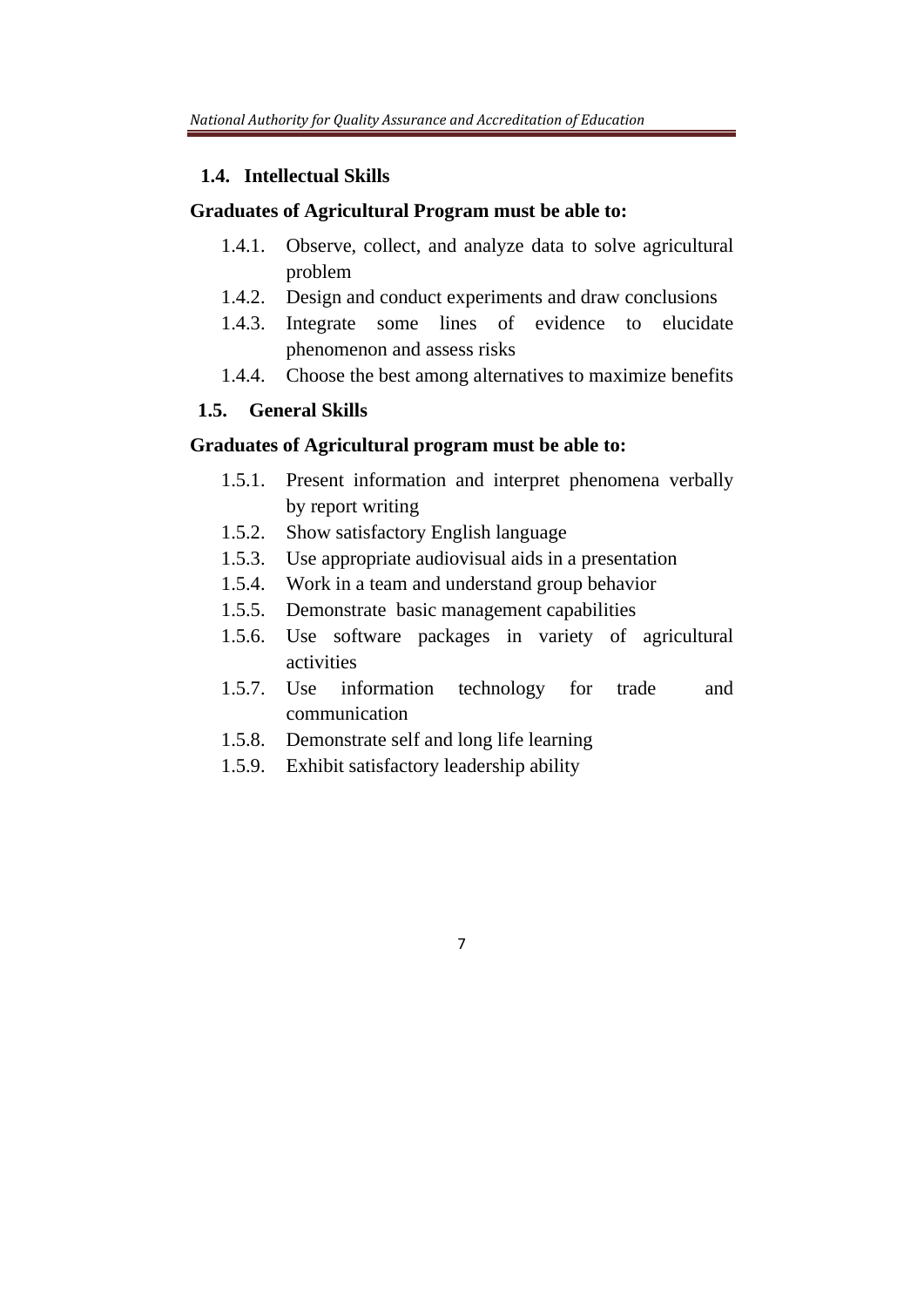# **2. National Academic Reference Standards for Plant Production Program**

 The NARS of this program cover the major fields of vegetable, pomology and ornamental agriculture crops. In addition to basic and related sciences, plant breeding, soil and water, economics, plant pathology, plant protection, sociology and agricultural engineering sciences are required to fulfill the graduate attributes of this program.

 Career opportunities for the graduates in this program include agri-business firms, seed and seedling productions, biotechnology laboratories, and stations of grading, evaluating and packing, research stations and agriculture extension centers.

### **2.1. Attributes of plant production graduates**

#### **Graduates of plant production program must be able to:**

- 2.1.1 Suggest plans of cultivation based on soil and water types and quality.
- 2.1.2. Use water and soil resources efficiently
- 2.1.3. Practice agriculture under different production and ecological systems.
- 2.1.4. Minimize post harvest loss.

#### **2.2. Knowledge and Understanding**

**Graduates of plant production program must acquire the following knowledge and understanding:** 

- 2.2.1. Morphology, anatomy and histology of kingdom planta
- 2.2.2. Requirements for optimal growth and production of major crops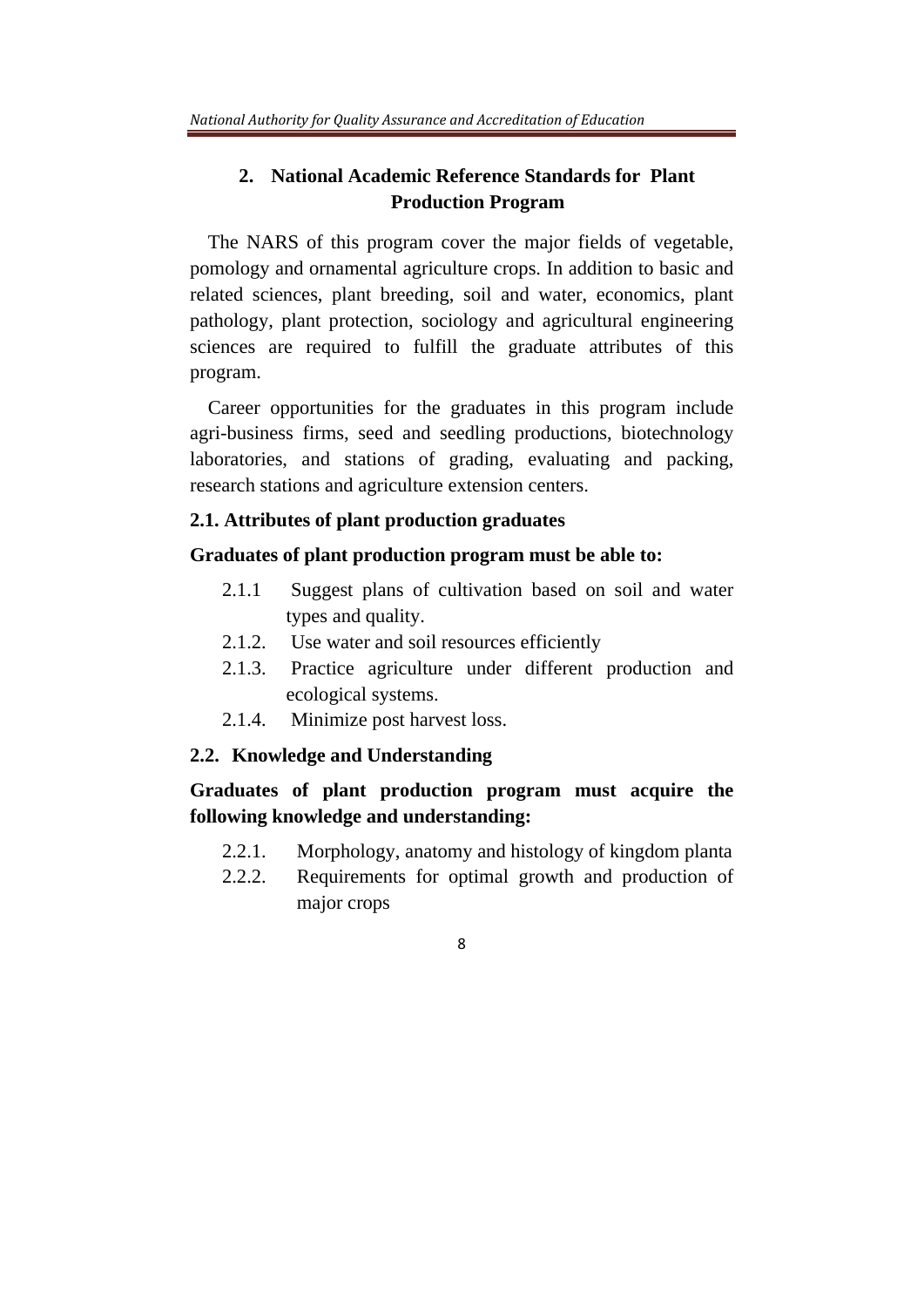- 2.2.3. Crop production systems in relation to ecological matrix
- 2.2.4. Soil management and practice of soil conservation and maintenance
- 2.2.5. Principles of using fertilizers and fertilizer requirements of major crops
- 2.2.6. Water requirement of major crops and irrigation / drainage systems
- 2.2.7. Principles of agriculture machinery and applications in agricultural practices
- 2.2.8. Basics of weed and pest control and plant pathogens
- 2.2.9. Pre and post-harvest good practices for different crops.
- 2.2.10. Crops import and export regulations and legislations

## **2.3. Practical Skills**

# **Graduates of Plant Production Program must be able to:**

- 2.3.1. Grow and propagate major crops
- 2.3.2. Calculate and apply appropriate fertilizers
- 2.3.3. Calculate water requirements for certain crop and apply appropriate irrigation system
- 2.3.4. Calculate and apply appropriate pesticides and herbicides
- 2.3.5. Harvest major crops appropriately
	- 9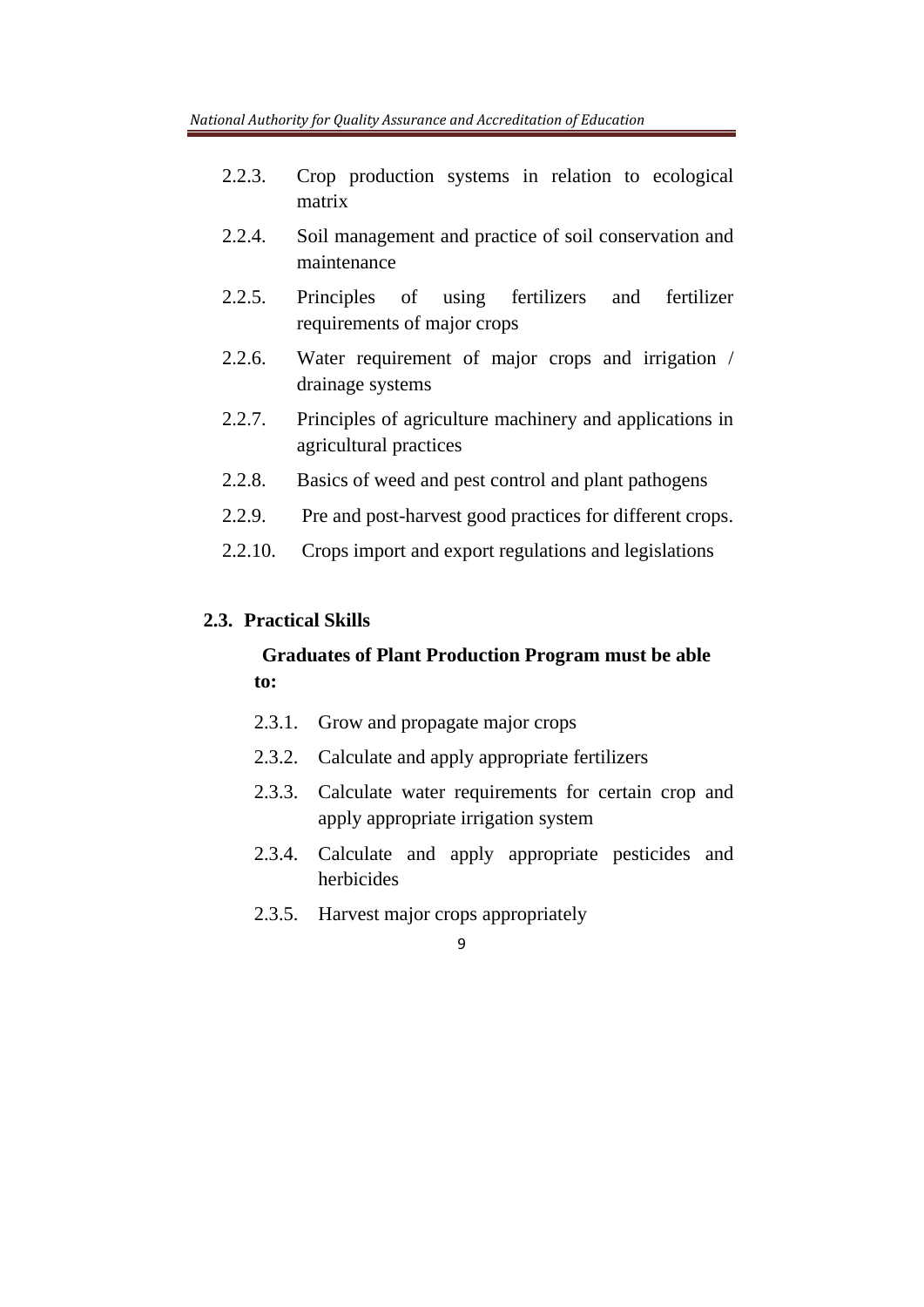- 2.3.6. Manage post harvest processes of major crops
- 2.3.7. Identify key fungal, viral and bacterial problems, to assess risks and suggest the appropriate control methods
- 2.3.8. Select and breed high quality crops
- 2.3.9. Use tissue culture for vegetative propagation
- 2.3.10. Design an appropriate crop rotation for field/ green houses
- 2.3.11. Calculate cost of production for specific crop
- 2.3.12. Practice integrated pest management
- 2.3.13. Select appropriate crops relative to ecological matrix, water and soil quality
- 2.3.14. Use appropriate agro machines
- 2.3.15. Apply the general field/green houses agricultural practices

# **2.3.A. Additional practical skills related to Ornamental**

# **agriculture option**

- 2.3.A.1. Design landscape for rural and urban areas
- 2.3.A.2. Maintain effective ingredients during harvesting and post-harvest of medicine plants
- 2.3.A.3. Apply effective extraction methods for

medicine plants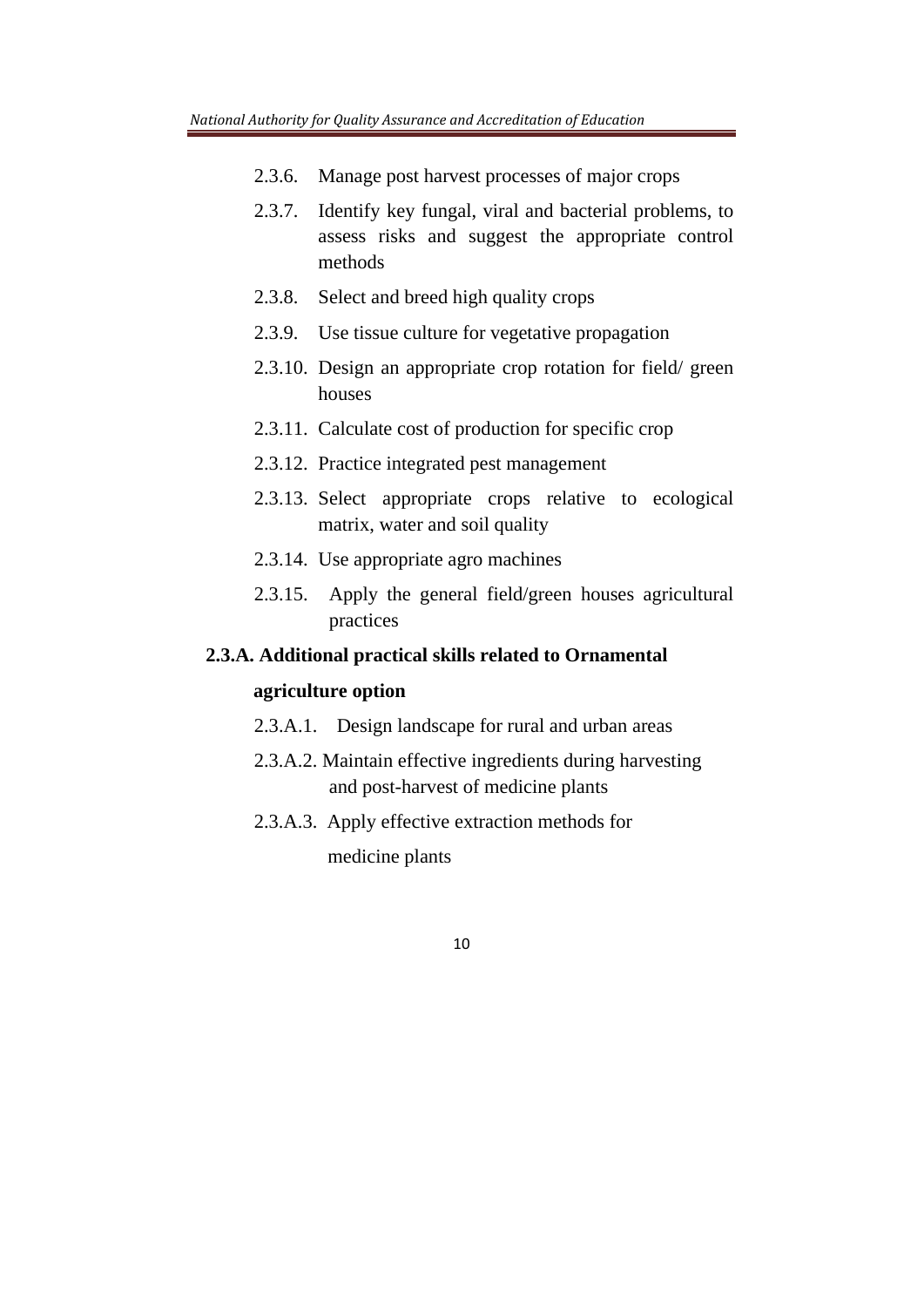# **2.3.B. Additional practical skills related to Pomology option**

- 2.3.B1. Establish new orchard
- 2.3.B.2. Apply methods for grow fruit-tree breeding for maximum production
- 2.3.B.3. Select certain pollinators for high fruit production
- 2.3.B.4. Apply methods to induce fruit maturation

# **2.3.C. Additional practical skills related to vegetable crops option**

2.3.C.1. Grow vegetables using different agricultural

systems

2.3.c.2. Increase vegetable shelve life

## **2.4. Intellectual Skills**

#### **Graduates of Plant Production Program must be able to:**

- 2.4.1. Suggest plans for commercial plant production
- 2.4.2. Analyze and evaluate farm activities and plan accordingly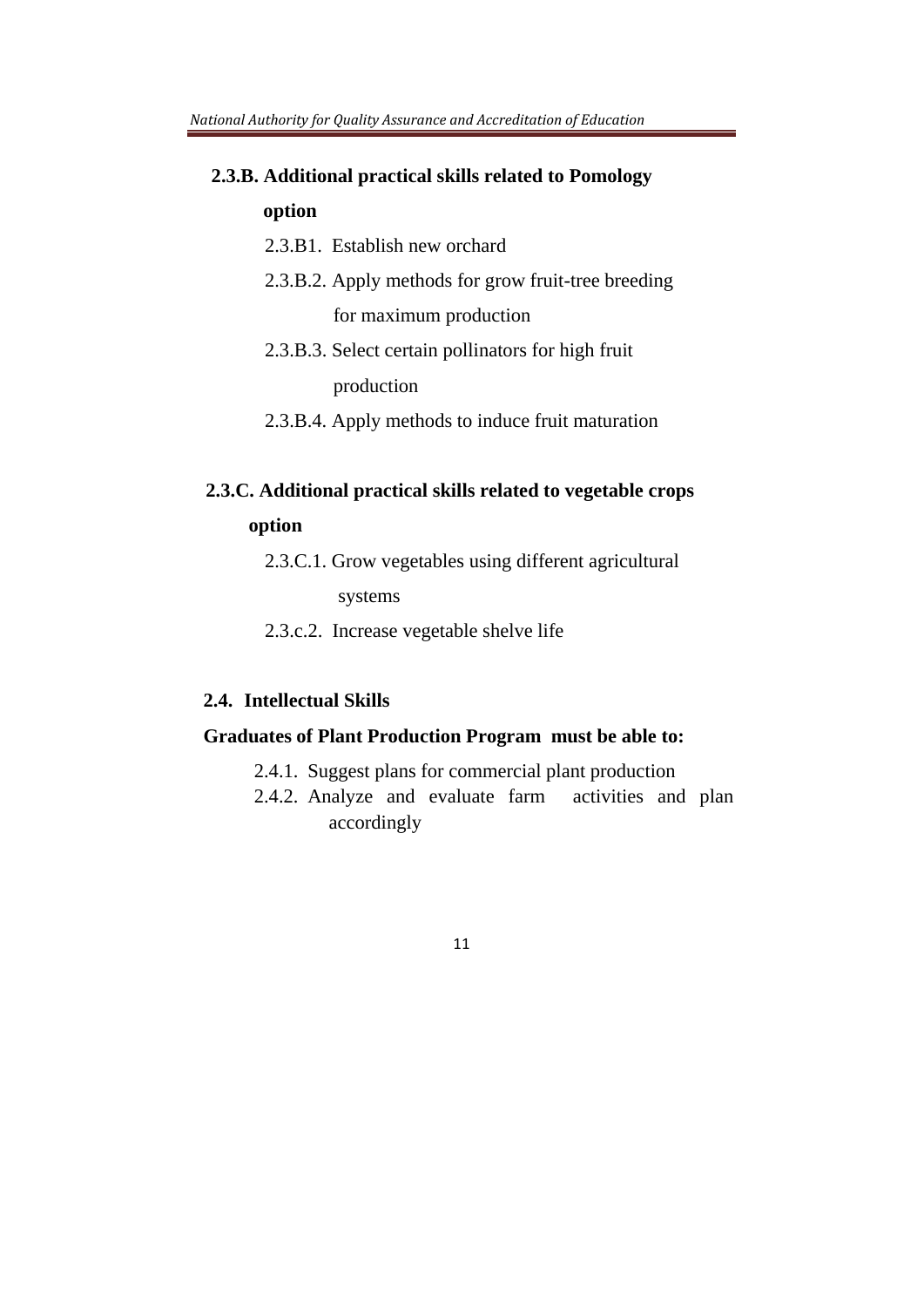# **3. National Academic Reference Standards for Animal Production**

The NARS cover the requirements of knowledge and skills needed in animal and/or poultry production business. Sciences of genetics, bio-chemistry, animal health and diseases, economics, processing and handling of animal products, agronomy and agricultural mechanization as well as specialized sciences in breeding, physiology, nutrition, and production systems are required to build up the capacity of the graduates of this program.

Animal / poultry production business, artificial insemination firms, feed processing plants, biotechnology and feed analytical laboratories, feed trades and inspection, agricultural quarantine and research stations are the main career opportunities for graduates of this program.

#### **3.1. Attributes of animal production graduates**

- 3.1.1. Manage livestock / flocks under extensive and intensive systems
- 3.1.2. Integrate reproductive techniques in breeding plans and genetic resources conservation
- 3.1.3. Plan for genetic improvement considering the farm level
- 3.1.4. Produce high quality animal products
- 3.1.5. Integrate the concepts of animal nutrition in feeding practices.
- 3.1.6. Practice to prevent spreading of epidemic and endemic diseases.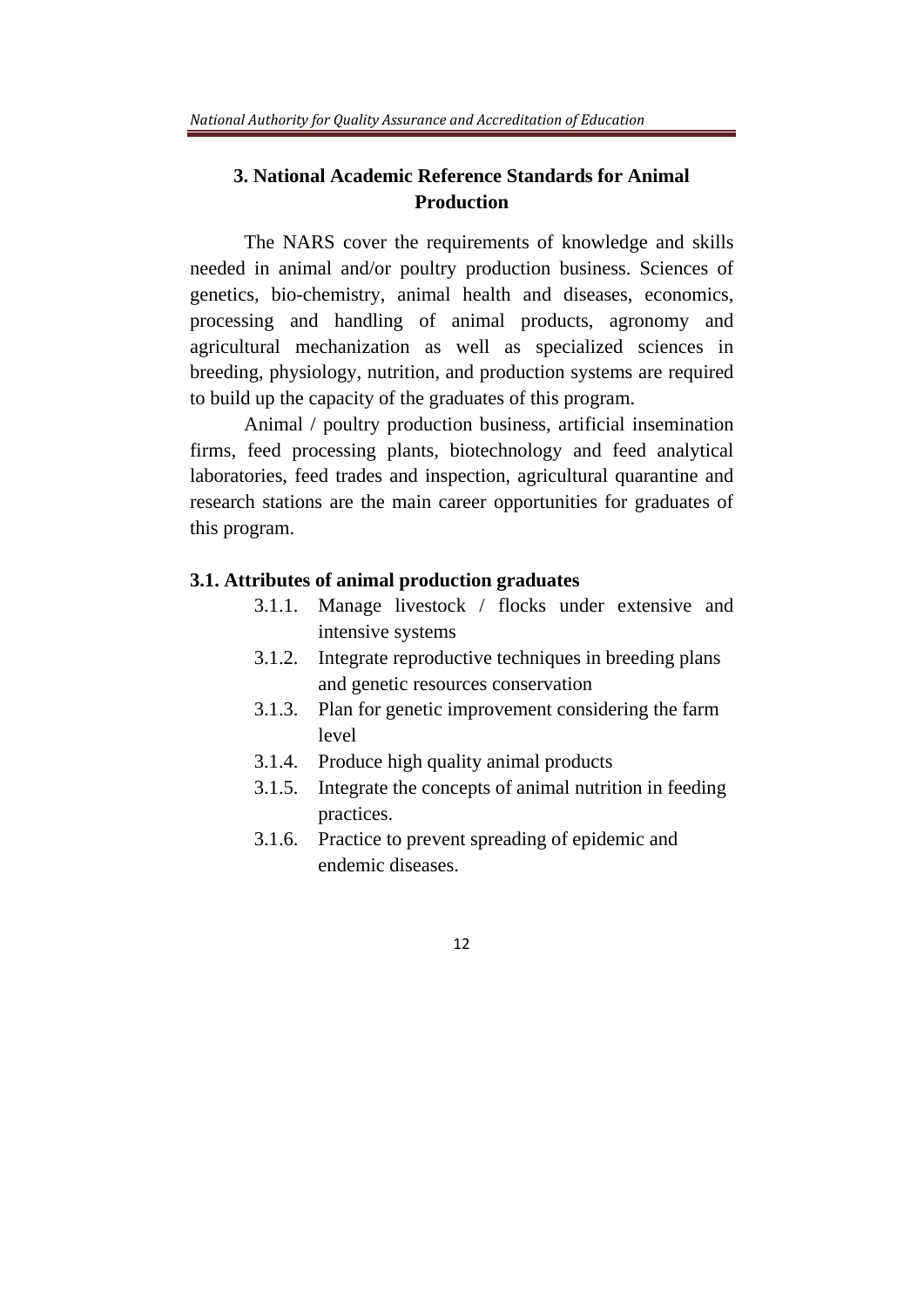# **3.2.Knowledge and understanding**

# **Graduates of Animal Production must acquire the following knowledge and understanding:**

- 3.2.1. The interdisciplinary sciences relevant to animal production.
- 3.2.2. The physiological basis of endocrinology, reproduction, digestion, growth, lactation, and adaptation
- 3.2.3. Major concepts of livestock production systems
- 3.2.4. Nutrients, nutritional requirements, feeding practices and major steps of feed processing
- 3.2.5. Theories of inheritance and methods for animal / poultry breeding.
- 3.2.6. Housing and managerial practices needed to overcome the adverse impact of micro- and macroclimates
- 3.2.7. Necessary procedures to prevent and control the epidemic, endemic and zonotic diseases
- 3.2.8. Principles of animal/poultry transportation and product handling
- 3.2.9. The interaction between animals/ poultry and ecosystems
- 3.2.1.0. Feeding, reproduction, production and acclimatization behavior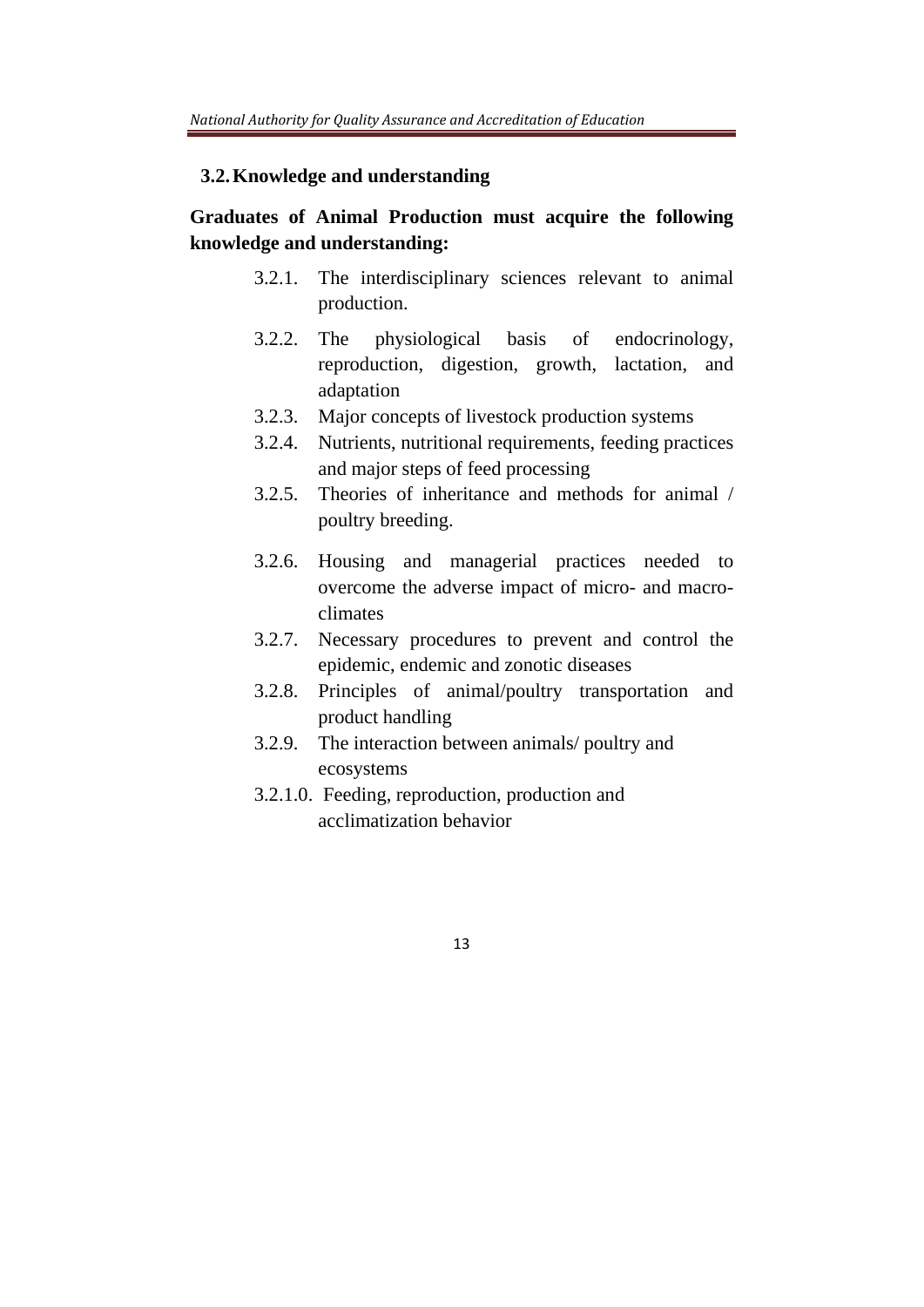#### **3.3. Practical skill**

## **The graduate of Animal Productions program must be able to:**

- 3.3.1.Select quality livestock / poultry
- 3.3.2.Design and maintain livestock records to extract evidences and make decisions to improve productivity and health
- 3.3.3.Calculate livestock nutritional requirements according to age, productive and reproductive status
- 3.3.4.Formulate economic balanced ration
- 3.3.5.Identify infectious diseases and take the necessary actions to control disease spreading
- 3.3.6.Handle animals and their products properly
- 3.3.7.Apply the international standards for animal / poultry welfare
- 3.3.8.Calculate costs of production for livestock/ poultry farms

### **3.3.A. Additional skills related to poultry production option**

- 3.3.A.1. Manage poultry farms
- 3.3.A.2. Grade / evaluate table and hatching eggs
- 3.3.A.3. Grade / evaluate poultry carcass
- 3.3.A.4. Manage hatcheries

### **3.3.B. Additional skills related to animal production option**

- 3.3.B.1. Manage dairy, beef, and sheep farms
- 3.3.B.2. Operate and maintain machine milking appropriately
- 3.3.B.3. Practice calf rearing appropriately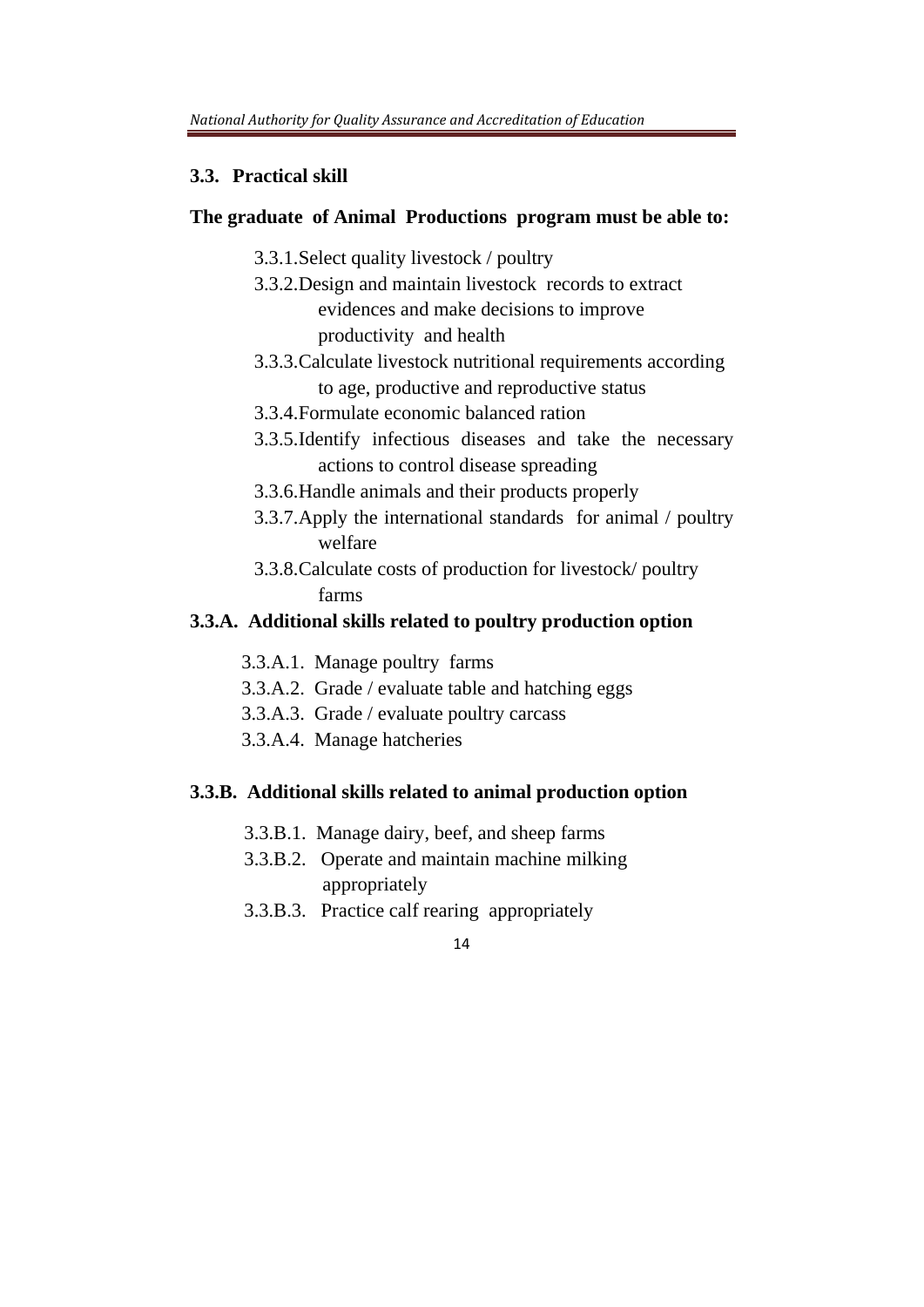- 3.3.B.4. Diagnose pregnancy
- 3.3.B.5. Grade / evaluate meat, carcass and wool
- 3.3.B.6. Choose the appropriate treatment to overcome low fertility of farm animals

#### **3.3.C. Additional skills related to fish production option**

3.3.C.1. Manage Fish farms

- 3.3.C.2 . Operate, maintain equipments and machinery used in fish farms
- 3.3.C.3. Judge fish quality
- 3.3.C.4. Establish and manage fish hatcheries

## **3.4. Intellectual skills**

### **The graduates of Animal Production must be able to:**

- 3.4.1.Interpret records to extract evidence
- 3.4.2.Draw preliminary breeding plan for genetic improvement
- 3.4.3.Discuss issues related to animal production based on scientific facts.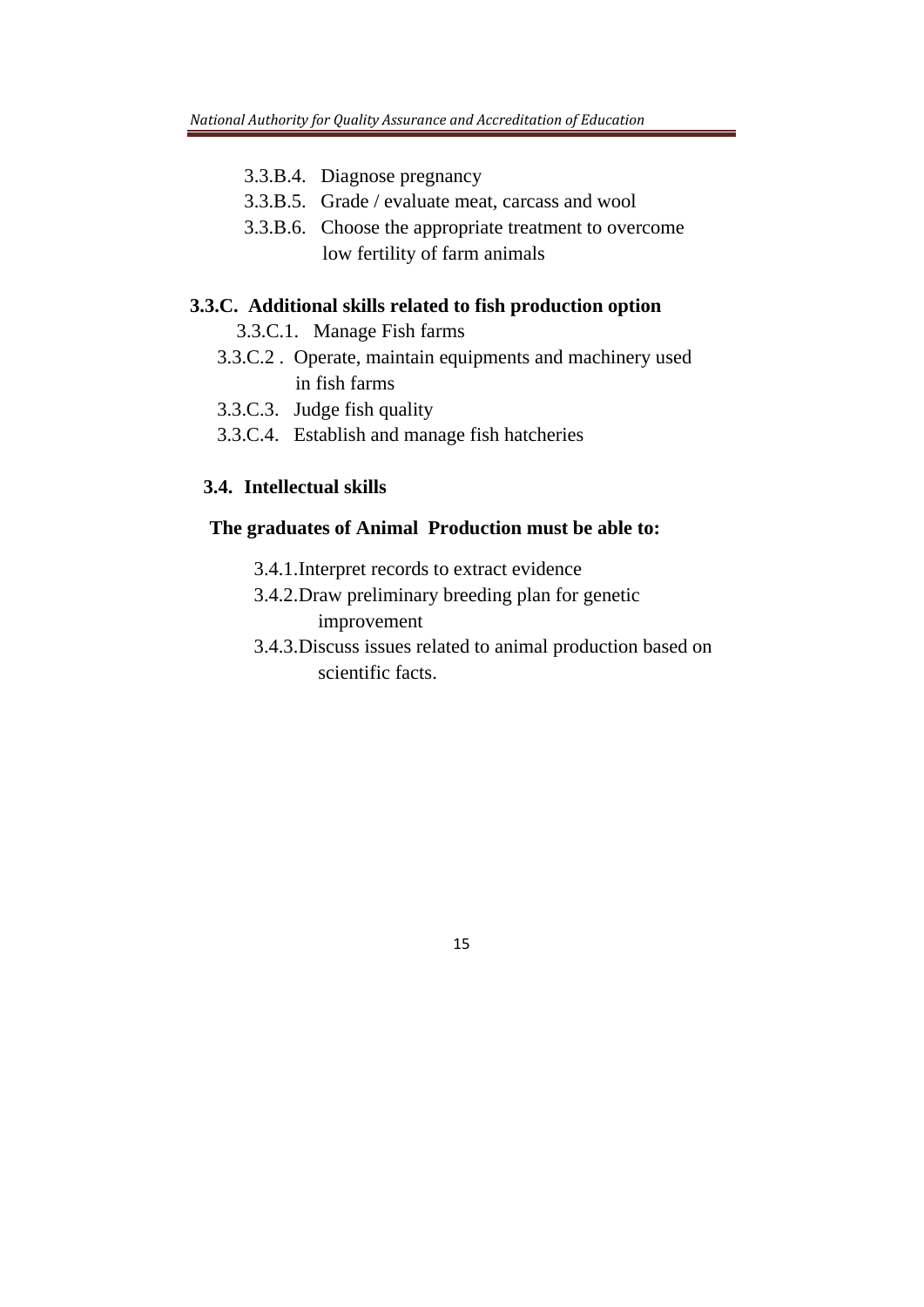# **4. National Academic reference Standards for Plant Protection Program**

The program of plant protection is a multidiscipline program based on the integration among economic entomology, plant pathology, zoology and pesticides sciences. This program integrates knowledge about biological and ecological aspects of pests with a wide variety of cultural, physical, biological and chemical approaches to find the most environmentally sensitive and economically feasible method of pest control. The NARS of this program make emphasis on the methods of prevent spreading, diagnose infection and treat the case of pest infection.

In addition to the field work of plant protection and pest control business, the career of this program is also extended to include agro-chemical industries, mass production of bio- control agents, honey bee production, trading pesticides, laboratories of pesticide residue analysis, and researches stations.

### **4.1. Attributes of graduates**

#### **The graduates of plant protection program must be able to:**

- 4.1.1. Design plans for pest prevention.
- 4.1.2. Use efficiently the appropriate control method(s) considering the ecological aspects.
- 4.1.3. Plan and implement integrated pest management program.
- 4.1.4. Maintain pest damage below the economic injury level.
- 4.1.5. Assess hazards of pesticides on non-target organisms
- 4.1.6. Distinguish among the symptoms of different plant diseases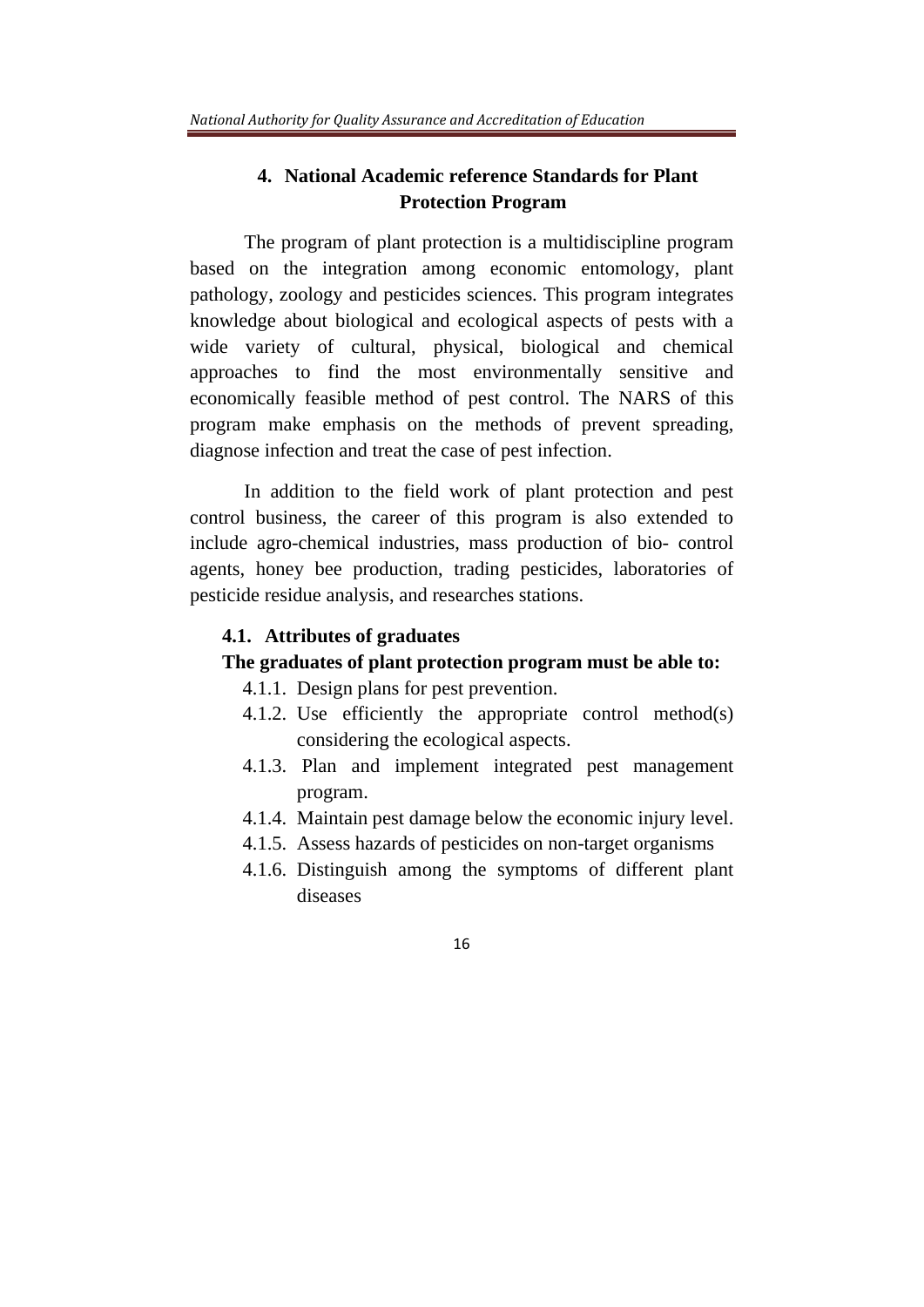#### **4.2. Knowledge and understanding**

# **Graduates of plant protection program must acquire the following knowledge and understanding:**

- 4.2.1. Basics of classification of pests and pathogens
- 4.2.2. Taxonomy, morphology, anatomy, and physiology of pests and their natural enemies and factors influencing their spreading.
- 4.2.3. Ecological factors that convert plant diseases to epidemic diseases
- 4.2.4. Classes of pesticides and their formulations, mode of action and hazard categories.
- 4.2.5. Principles of integrated pest management (IPM)
- 4.2.6. Basics of pest control biologically and chemically.
- 4.2.7. Good practices for handling, transferring, storing and application of pesticides,
- 4.2.8. Products of honey bees and silk worms
- 4.2.9. Effects of pests on plant and animal health
- 4.2.10. National and international safety standards related to pesticide residues in agricultural products.
- 4.2.11. International standards, legislations, registration and regulation related to trading, handling and usage of pesticides.

### **4.3. Practical Skills**

# **The graduates of plant protection Program must be able to:**

4.3.1. Estimate pest population size and the populations of their natural enemies.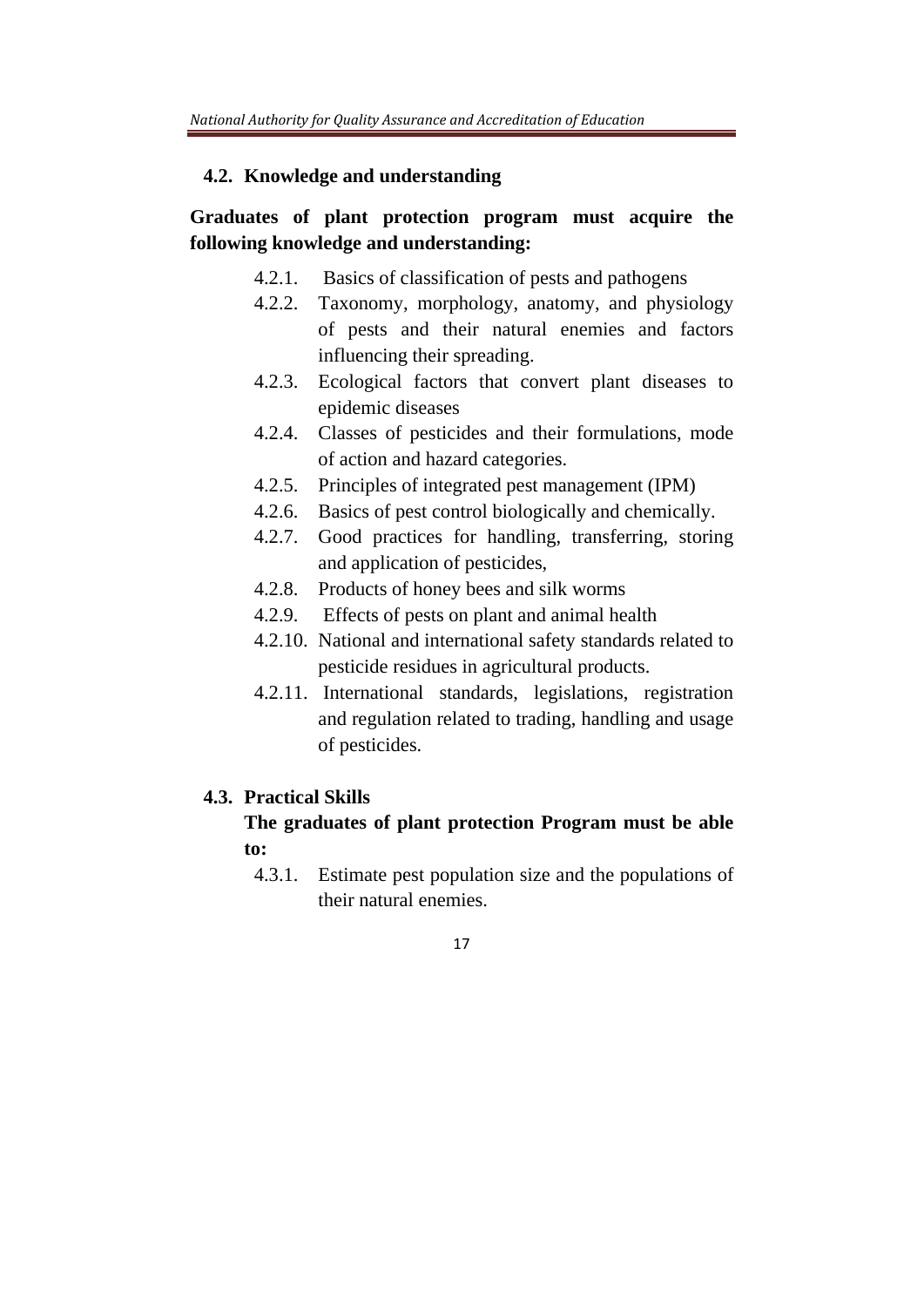- 4.3.2. Apply appropriate methods for biological control.
- 4.3.3. Identify pathogens and define management actions.
- 4.3.4. Determine pesticide residue in agricultural products and environment.
- 4.3.5. Analyze and manage the problem of pest resistance to pesticides and other control agents.
- 4.3.6. Manage apiaries.
- 4.3.7. Produce honey and control honey bees pest
- 4.3.8. Rear silk-worms and produce silk
- 4.3.9. Identify symptoms of pesticide poisoning and apply first aid measures
- 4.3.10. Test and evaluate quality of pesticide formulation

## **4.4. Intellectual skills**

## **The graduates of plant protection Progrma must be able to:**

- 4.4.1. Design programs for solving pest problems,
- 4.4.2. Plan preventive actions for plant protection
- 4.4.3. Design programs for control insects involved in plant diseases transmission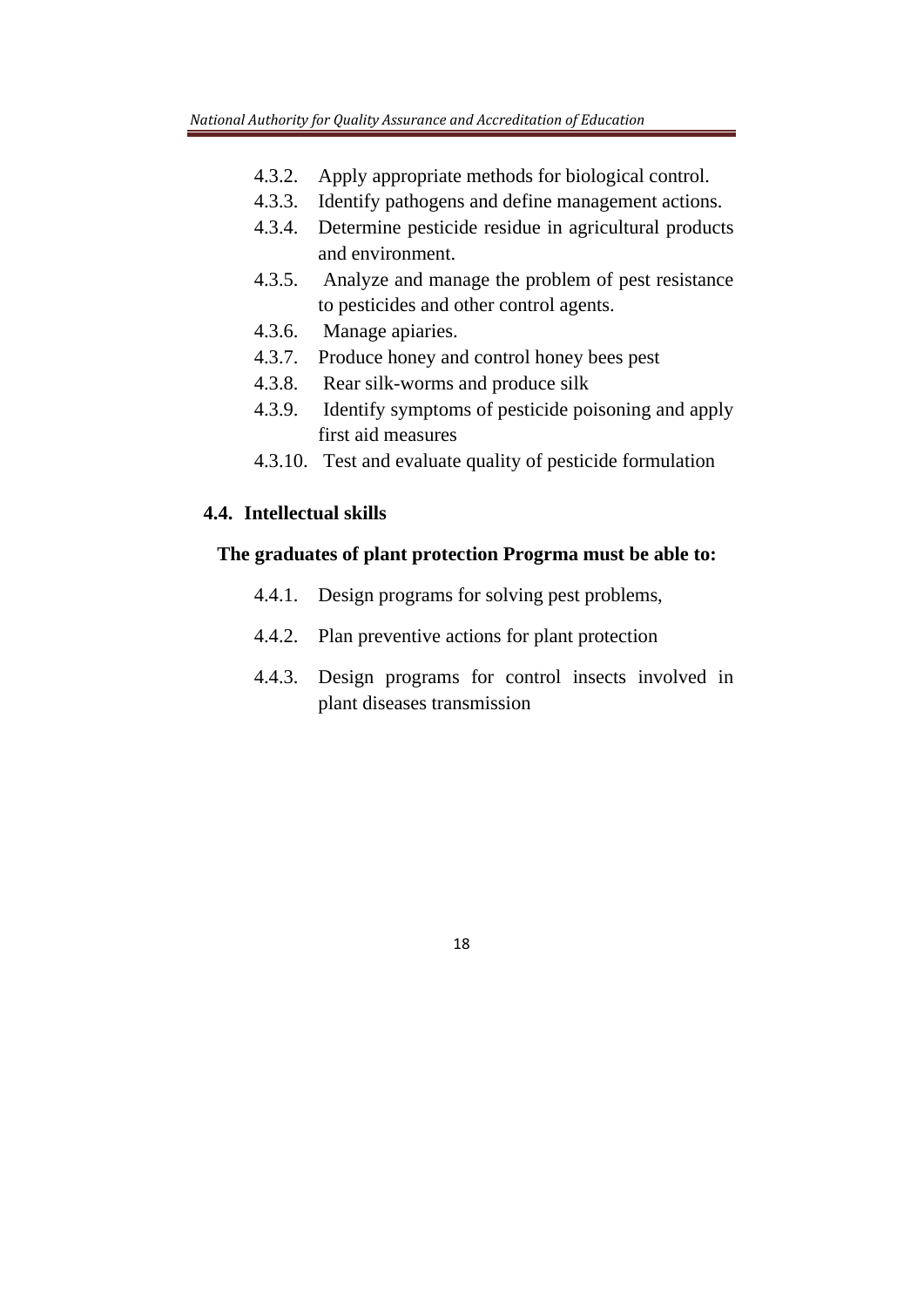## **5. National Academic Reference Standards for Food Sciences**

Food science program includes two majors; food processing and dairy technology. In addition to basic sciences related to agriculture program, microbiology, chemistry, human nutrition and engineering sciences are the cornerstones of this program.

Graduates of this program have the opportunities to work in food processing firms, quality control organizations, technical sales, research and development, food microbiologist, food standards officers, food technologists and in research centers.

#### **5.1. Attribute of graduates**

#### **Graduates of Food Sciences program must be able to:**

- 5.1.1. Process different food and related products.
- 5.1.2. Apply quality control and food safety standards.
- 5.1.3. Use the up-dated methods to evaluate food and related products.
- 5.1.4. Recognize the appropriate storage conditions for various food products.
- 5.1.5. Control food deterioration and spoilage.

#### **5.2. Knowledge and understanding**

# **Graduates of food sciences Program must acquire the following knowledge and understanding:**

5.2.1. Physical properties and reactions of food components and how to control these reactions.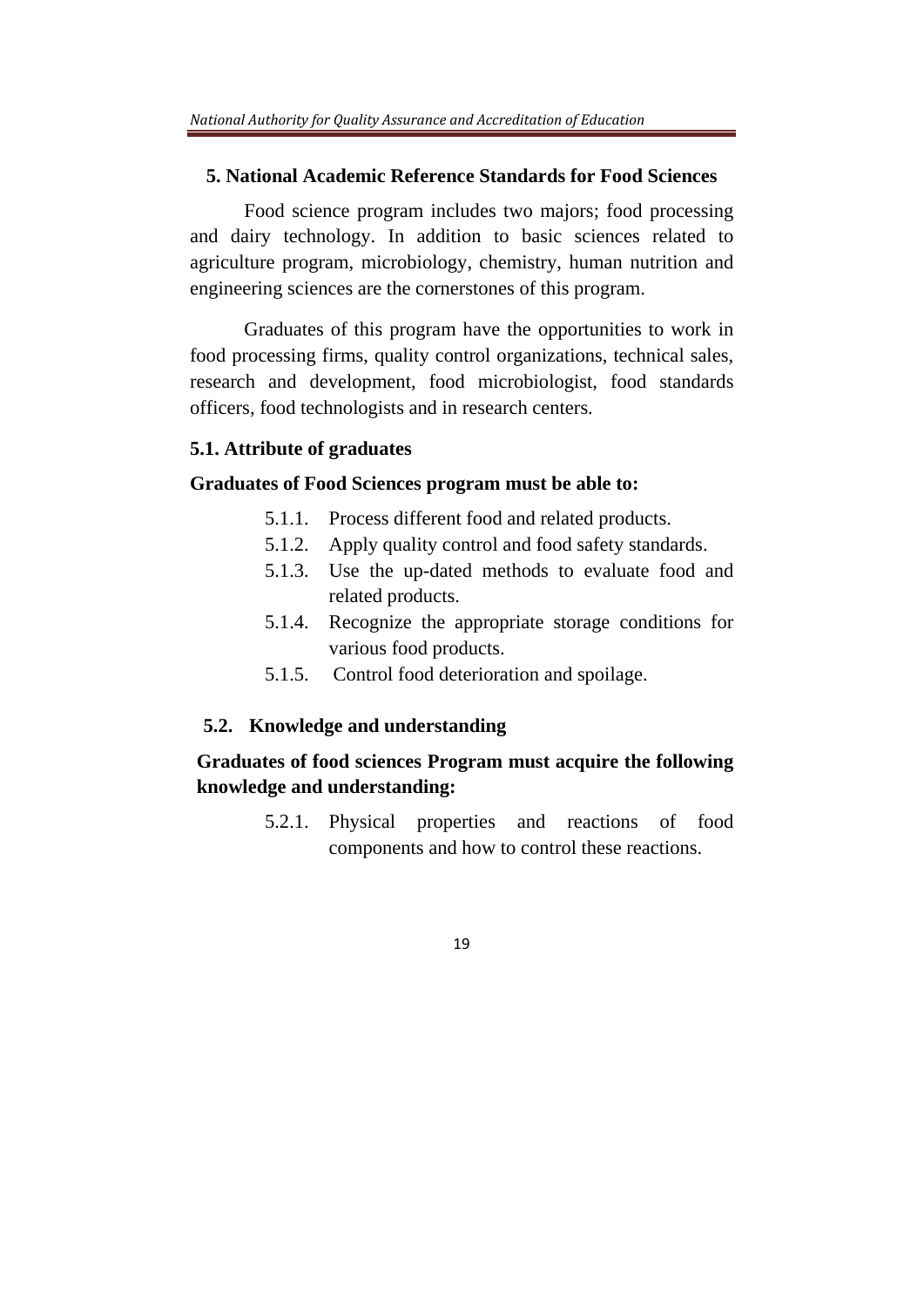- 5.2.2. Traditional and non-traditional methods for food processing and preservation
- 5.2.3. Important pathogens and spoilage microorganisms in foods and how to control their growth
- 5.2.4. Concepts of total quality management in industrial firms.
- 5.2.5. Principles of handling and transportation of food stuff
- 5.2.6. Principles of processing flow, techniques and food preservation
- 5.2.7. Basics of thermo-dynamics and mechanical operations during food processing
- 5.2.8. Properties and uses of different food packaging materials.
- 5.2.9. Basic principles and practices of cleaning and sanitation in food processing operations.
- 5.2.10. Organoleptic qualities of food.
- 5.2.11. The national and international legislation and agencies relevant to the food quality.
- 5.2.12. The recycling of food by-products and treatment food industry wastes.

### **5.3. Practical skills**

## **Graduates of food sciences Program must acquire the**

# **following knowledge and understanding:**

- 5.3.1. Analyze food physically, chemically and microbiologically
- 5.3.2. Identify storage problems and affiliated causes in processing technology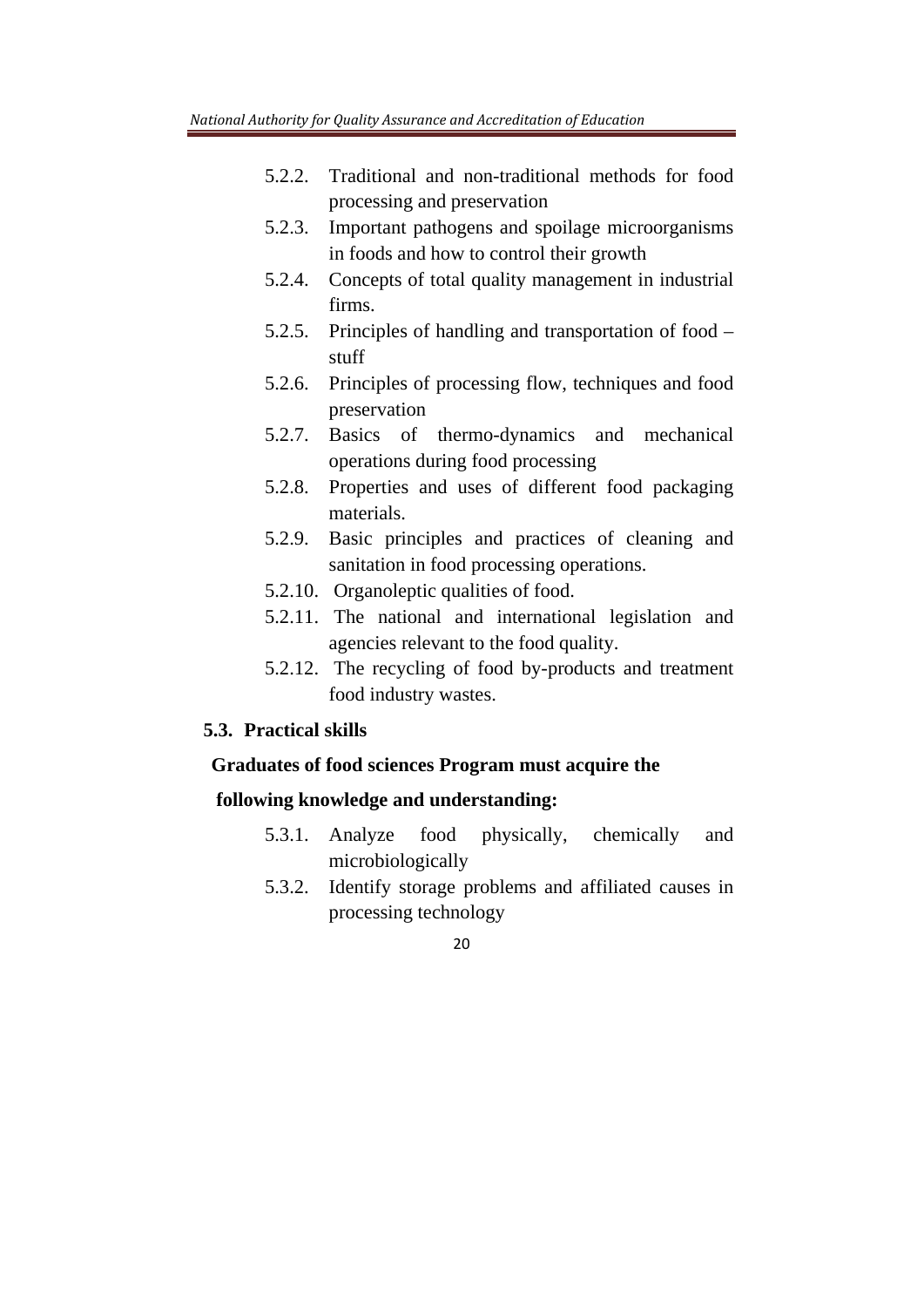- 5.3.3. Select appropriate package for processed food
- 5.3.4. Operate basic food processing equipment
- 5.3.5. Apply the good manufacture practices (GMP).
- 5.3.6. Monitor sanitary food delivery and transportation system
- 5.3.7. Implement the principles of food processing and preservation methods
- 5.3.8. Control deterioration and spoilage of raw materials and processed food.
- 5.3.9. Detect food adulteration.
- 5.3.10. Apply quality control standards and assure food safety

### **5.3.A. Additional skills for dairy technology option**

- 5.3.A.1. Process native dairy products
- 5.3.A.2. Perform concentration and ice cream mixtures calculations.
- 5.3.A.3. Evaluate dairy products

#### **5.3.B. Additional skills for food processing option**

- 5.3.B.1 Process traditional foods
- 5.3.B.2. Grade/evaluate meat and fish products.
- 5.3.B.3. Process cereal grains.
- 5.3.B.4. Formulate daily dietetic requirements
- 5.3.B.5. Process edible oils, vegetables, fruits, sweeteners, brewing products and oil products.
- 5.3.B.6. Process vegetables and fruits
- 5.3.B.7 . Process sweeteners and brewing products
- 5.3.B.8. Process functional food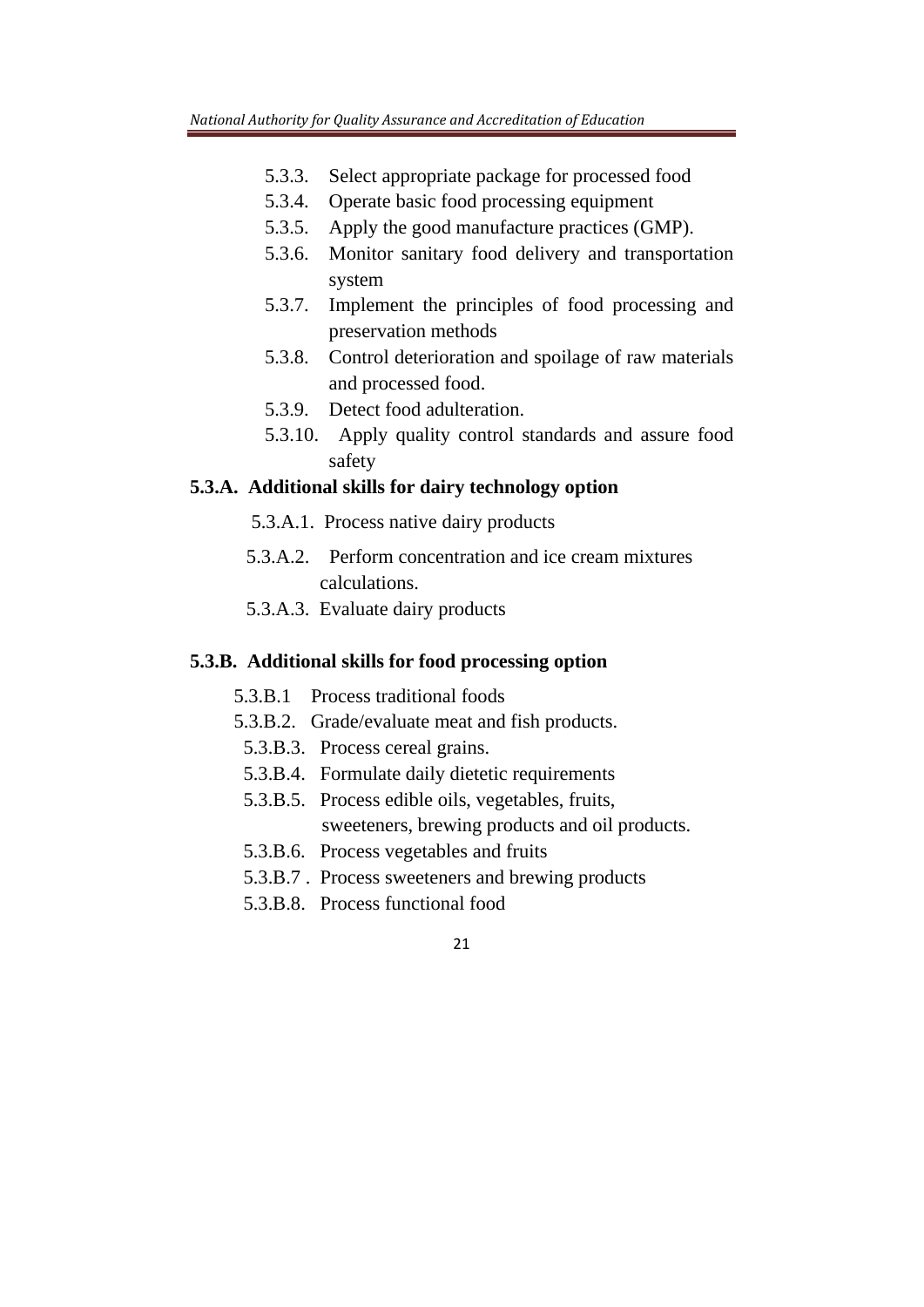5.3.B.9. Process sugar and its products.

## **5.4. Intellectual skills**

# **Graduates of food sciences Program must acquire the following knowledge and understanding:**

- 5.4.1. Apply mathematical and statistical principles to food industry
- 5.4.2. Identify and solve basic processing problems.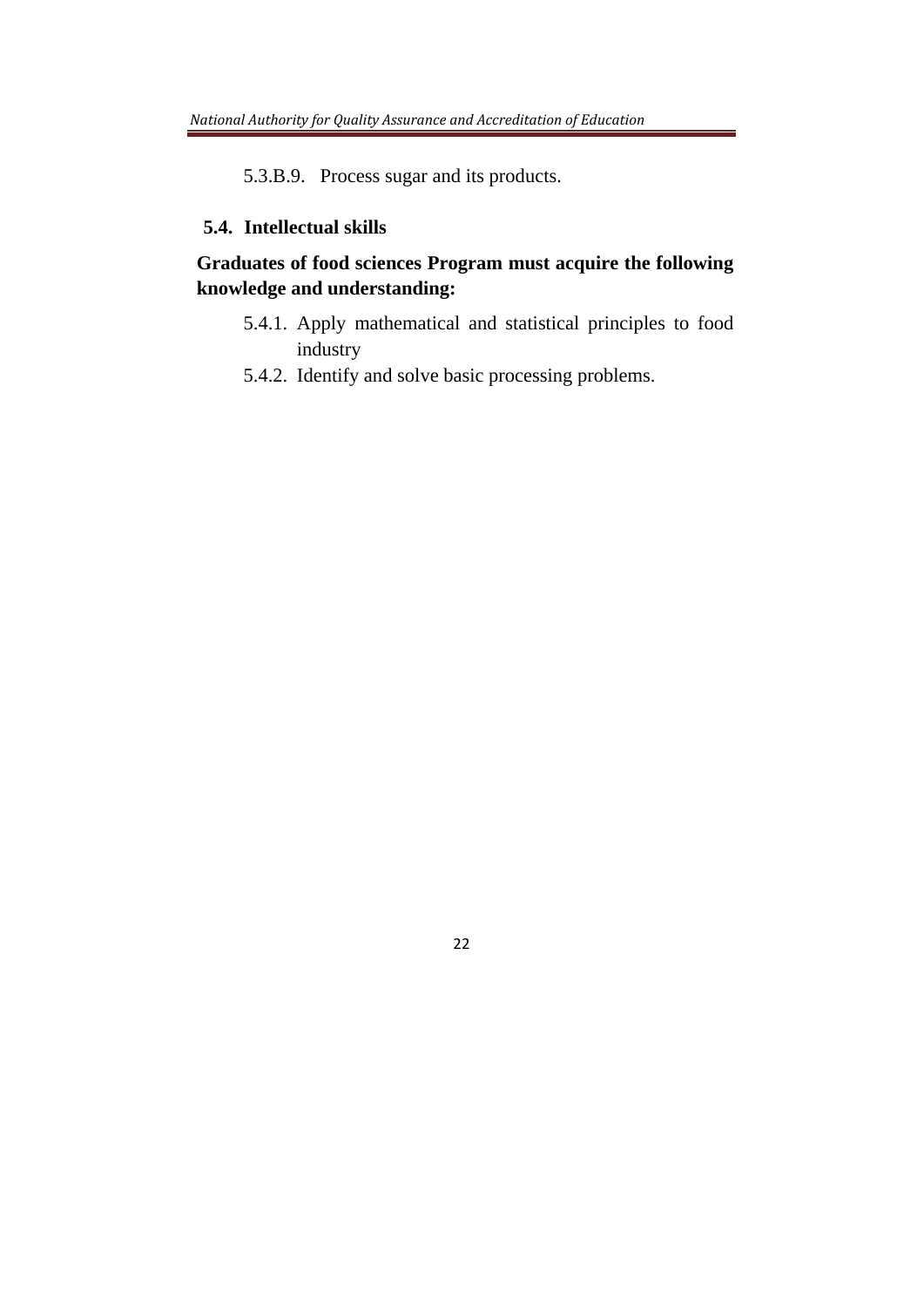# **6. National Academic Reference Standards For Agriculture Socio-Economic Program**

Agricultural socio-economic program includes two majors; agricultural economics, and rural sociology and agricultural extension. Economics of the firm, consumer behavior, value chain of agricultural products, characteristics and dynamics of rural societies, and agricultural extension techniques and plans are the main areas of concern of this program.

Graduates of this program have several career opportunities including: Banking/ farm lending institutions, international trade, agribusiness firms, product distributors/ marketing, consultancy services, extension agencies and media, and cooperatives and national and international governmental and non-governmental organizations, educational and research institutions and development projects

### **6.1. Attributes of the Agricultural Socio economic graduate**

### **Graduates of Agriculture Socio-Economic Program must**

## **be able to:**

- 6.1.1.Make decisions based on economic and social principles
- 6.1.2.Predict the impacts of economic and social changes
- 6.1.3.Disseminate the results of applied agricultural research and technology transfer to different end users.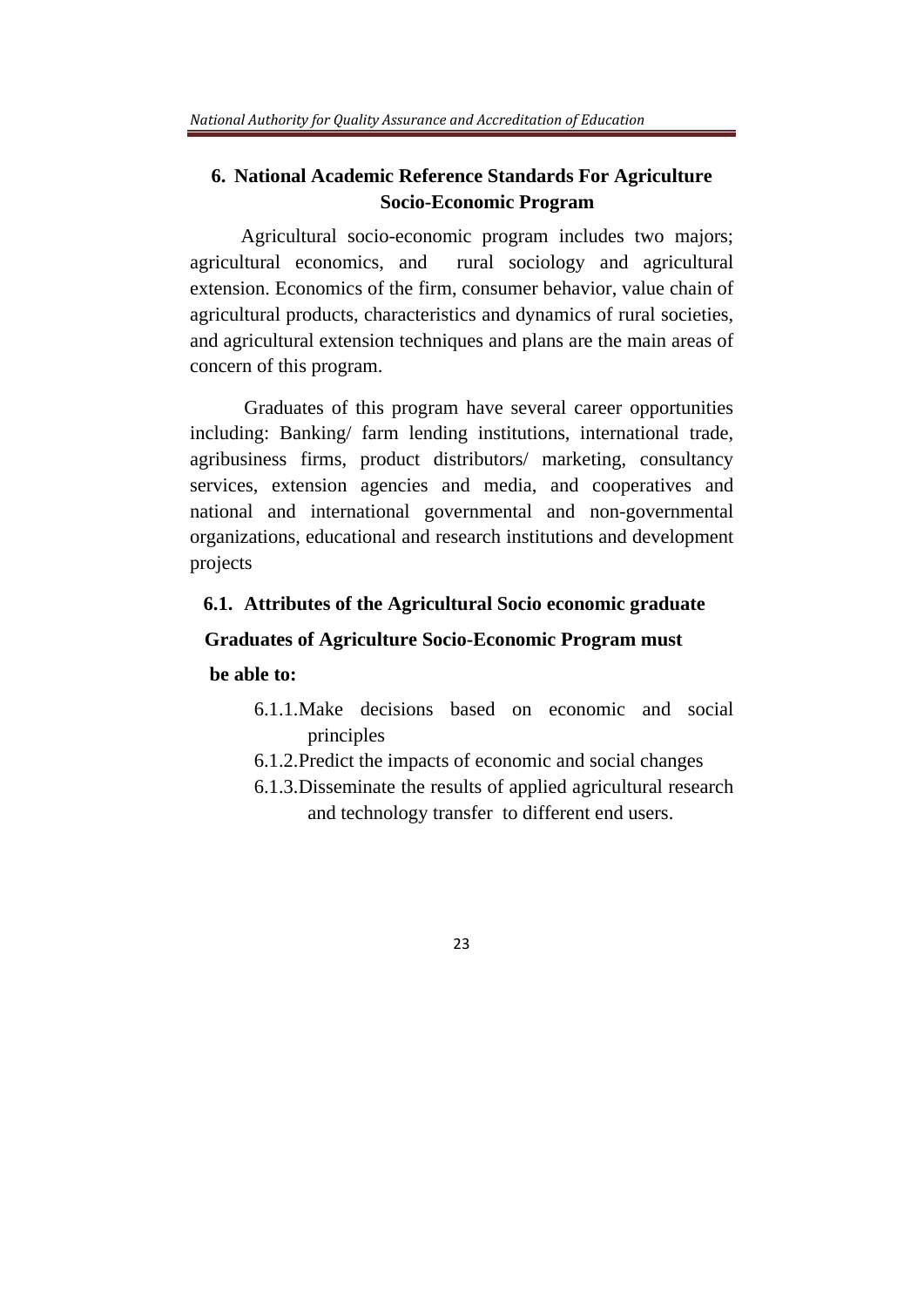#### **6.2. Knowledge and understanding**

# **Graduates of Agriculture Socio-Economic Program must acquire the following knowledge and understanding:**

- 6.2.1. Principals of producer and consumer behavior under different market structures
- 6.2.2. Principles of production economics and farm management analysis
- 6.2.3. Producer response to changes in prices of inputs and/ or outputs
- 6.2.4. Investment analysis techniques and credit worthiness' analysis
- 6.2.5. Features and dynamics of spot and future markets for agricultural commodities
- 6.2.6. Different stages of value chain analysis and its relation to marketing and business planning
- 6.2.7. Farm records, and book-keeping and prepare different financial statements for farm or agribusiness entities
- 6.2.8. Socio economic research methods
- 6.2.9. Fundamentals of quantitative and qualitative analysis methods
- 6.2.10. Principles of designing, implementing and evaluating extension programs
- 6.2.11. Human resource development approaches
- 6.2.12. Rural community structure, dynamics, and methods of cultural change
- 6.2.13. Principle of community needs assessment and situation analysis
	- $24$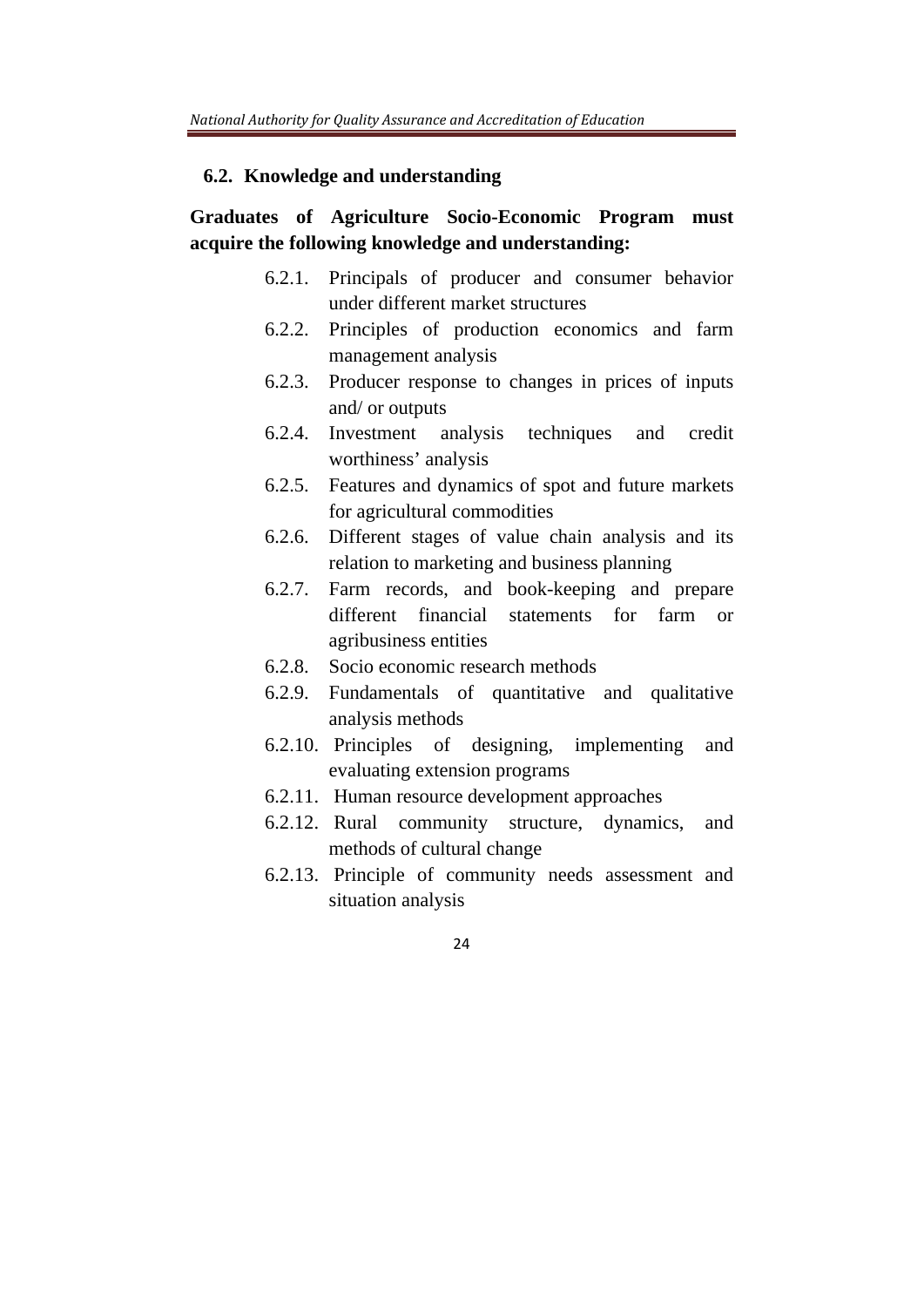- 6.2.14. Principles information technology economics, ecommerce and emarketing
- 6.2.15. Principles of experimental economics

### **6.3. Practical skills**

# **Graduates of Agriculture Socio-Economic Program must be able to:**

- 6.3.1. Apply different techniques of socio- economic analysis.
- 6.3.2. Propose, design, and implement social and economic agricultural surveys and sampling.
- 6.3.3. Use different statistical packages.

#### **6.3.A. Additional skills for economics option**

- 6.3.A.1. Design a farm business plan
- 6.3.A.2. Conduct cost / benefit analysis of an agricultural project
- 6.3.A.3. Calculate credit option for investment and calculate rates of return.
- 6.3.A.4. Develop marketing plan for agricultural enterprise and agribusiness.
- 6.3.A.5. Create book-keeping system for an agricultural enterprise and manage and maintain financial records.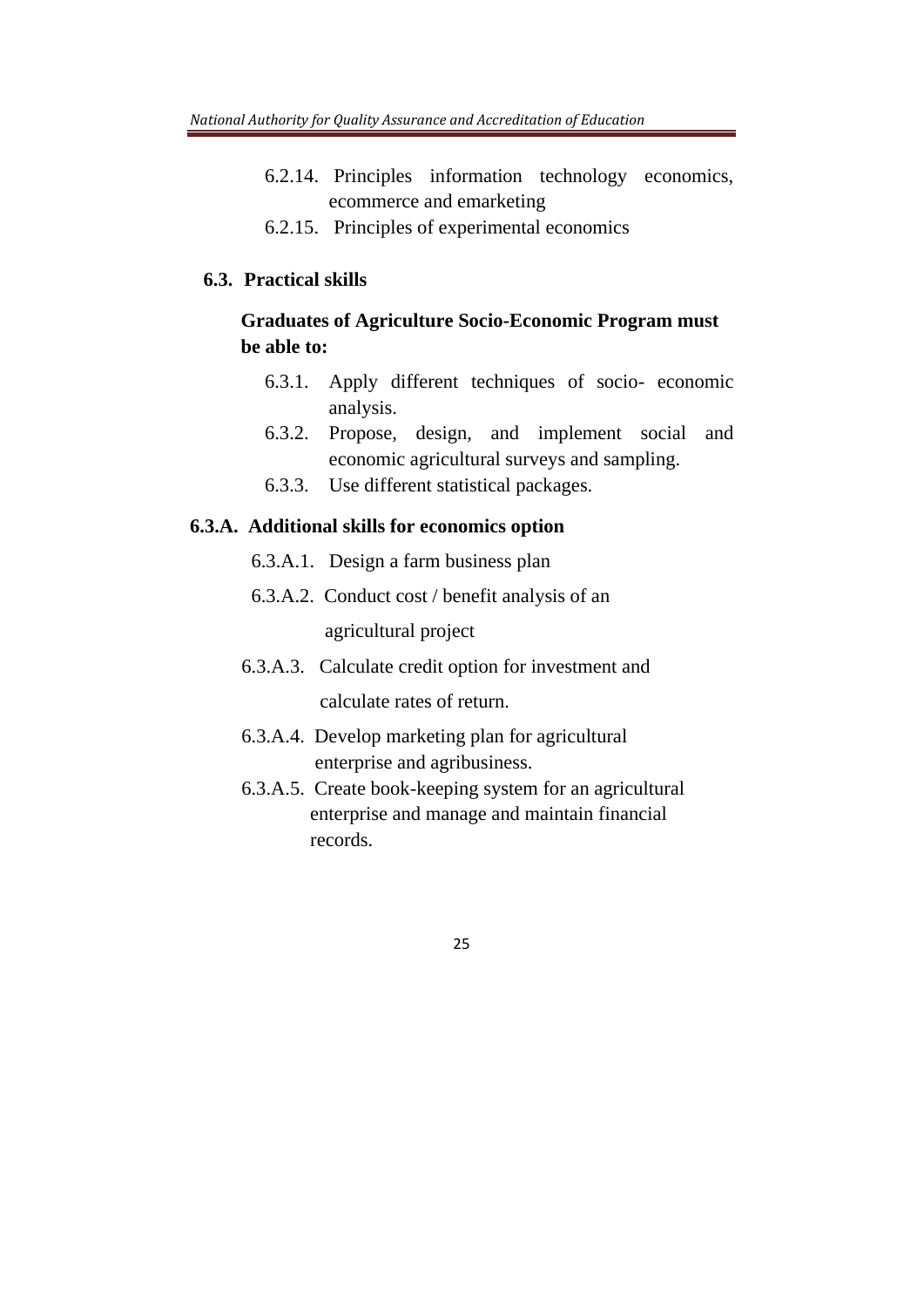#### **6.3.B.Additional skills for agricultural extension option**

- 6.3.B.1. Plan for rural community development
- 6.3.B.2. Conduct situation analysis and assess rural needs
- 6.3.B.3. Design an agricultural extension program.
- 6.3.B.4. Conduct a training needs assessment
- 6.3.B.5. Design a training plan based on the needs assessment.
- 6.3.B.6. Simplify the agricultural research findings
- 6.3.B.7. Rephrase farming problems in a scientific form.

# **6.4. Intellectual skills:**

# **Graduates of Agriculture Socio-Economic Program must be able to:**

- 6.4.1. Identify and utilize sources of information needed for problem identification and manipulation.
- 6.4.2. Extract results from available information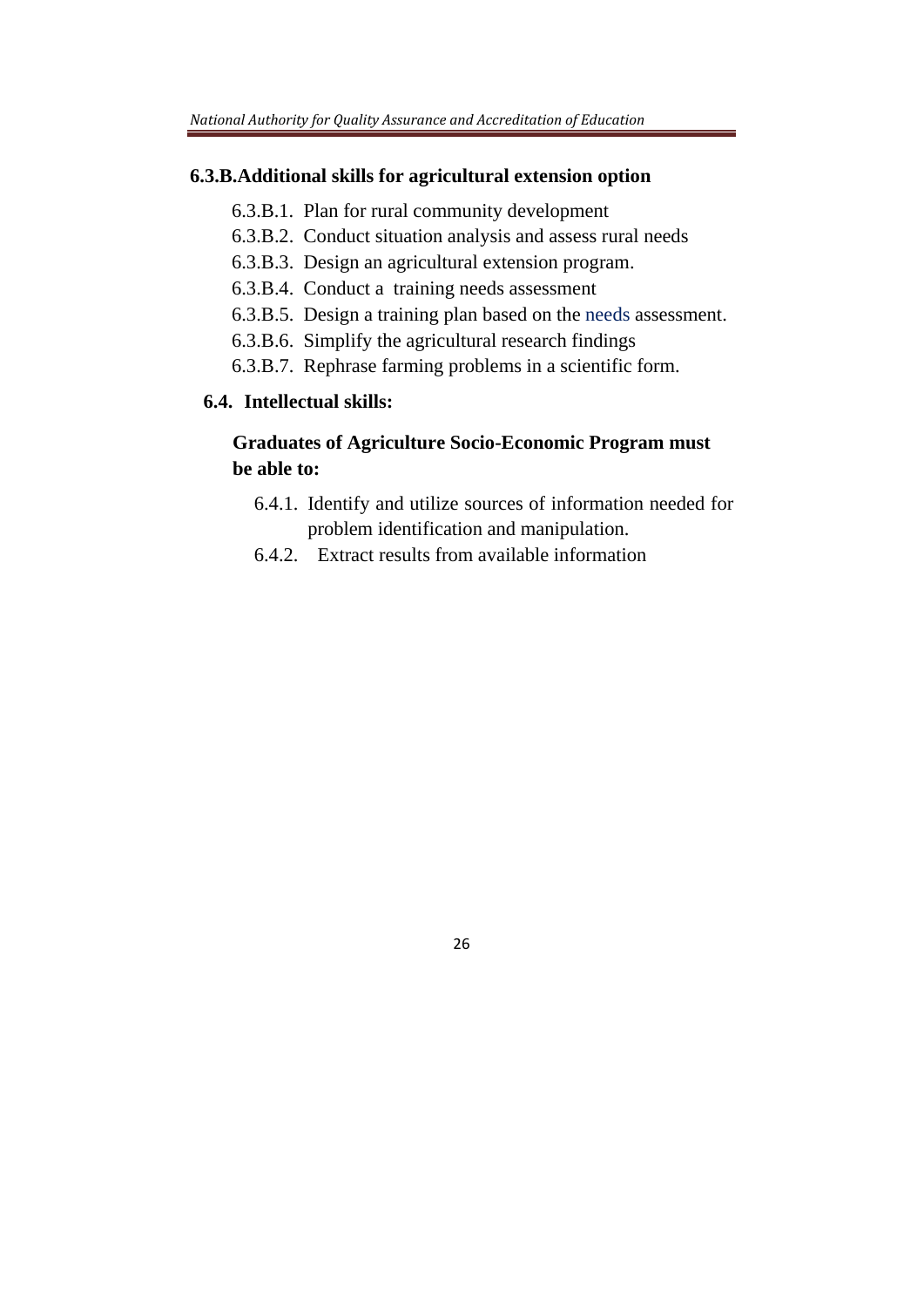# **7. National Academic Reference standards for Biotechnology Program**

The NARS of this program include the knowledge, understanding and skills required to build the graduate capacity. Sciences of genetics, biochemistry, microbiology, botany, zoology, ecology, propagation, entomology, horticulture, agronomy, plant and animal breeding and propagation comprises the main sciences of this program.

Career opportunities for the graduates in this program are agri-business and pharmaceutical firms, gene banks, seed technology firms, food and feed industry, biotechnology laboratories and research institutes.

#### **7.1. Attributes of Biotechnology Graduates**

#### **Graduates of Biotechnology program must be able to:**

- 7.1.1. Apply biotechnological tools for improving productivity of plants and animals
- 7.1.2. Adopt different molecular techniques in agricultural development programs
- 7.1.3. Integrate knowledge and procedures to produce genetically modified organisms
- 7.1.4. Use biotechnological applications in agro-industries and ecology maintenance
- 7.1.5. Follow the bio-safety regulations in production of genetically modified organisms.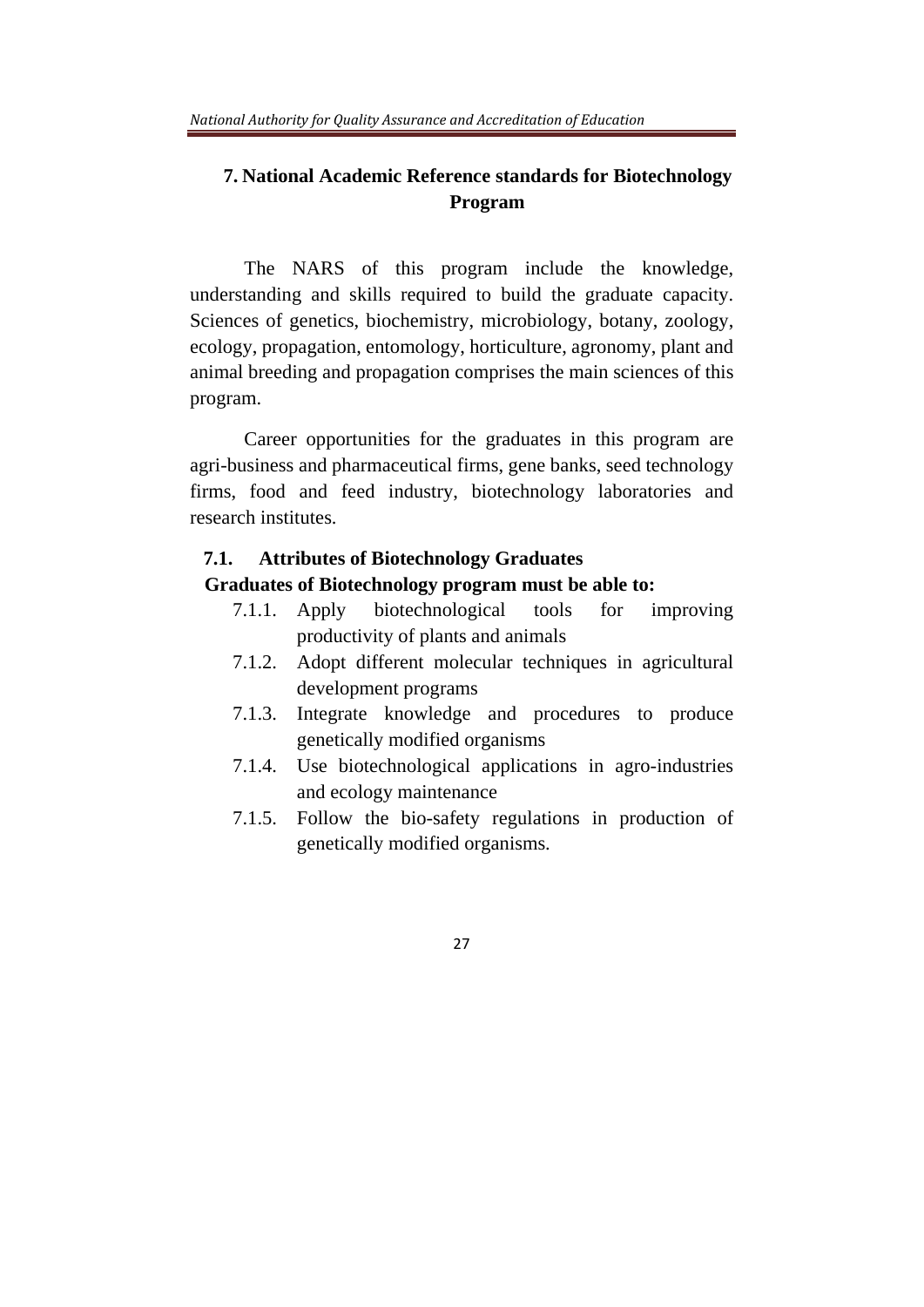#### **7.2. Knowledge and understanding**

# **Graduates of Biotechnology program must acquire the following knowledge and understanding:**

- 7.2.1. The interdisciplinary sciences relevant to biotechnology
- 7.2.2. Applications of biotechnology in agriculture development and environment maintenance.
- 7.2.3. Techniques of tissue culture and its application
- 7.2.4. Role of recombinant DNA in manipulating organisms
- 7.2.5. Genome, genomics, proteomics and bioinformatics
- 7.2.6. Process and procedures involved in animals and plants biotechnology
- 7.2.7. Use biotechnology in control and diagnosis of plant diseases
- 7.2.8. Production of biological by-products via bioreactors
- 7.2.9. Importance of biotechnology on food industry and safety.
- 7.2.10. Basics of pathogenicity and the production of pathogen and contaminant-free plants.
- 7.2.11. Biotechnological aspects of bio-fertilizers and biopesticides
- 7.2.12. Biotechnological bases for conservation of genetic resources
- 7.2.13. International social and ethical standards of biotechnology application.
- 7.2.14. Economics of biotechnology application.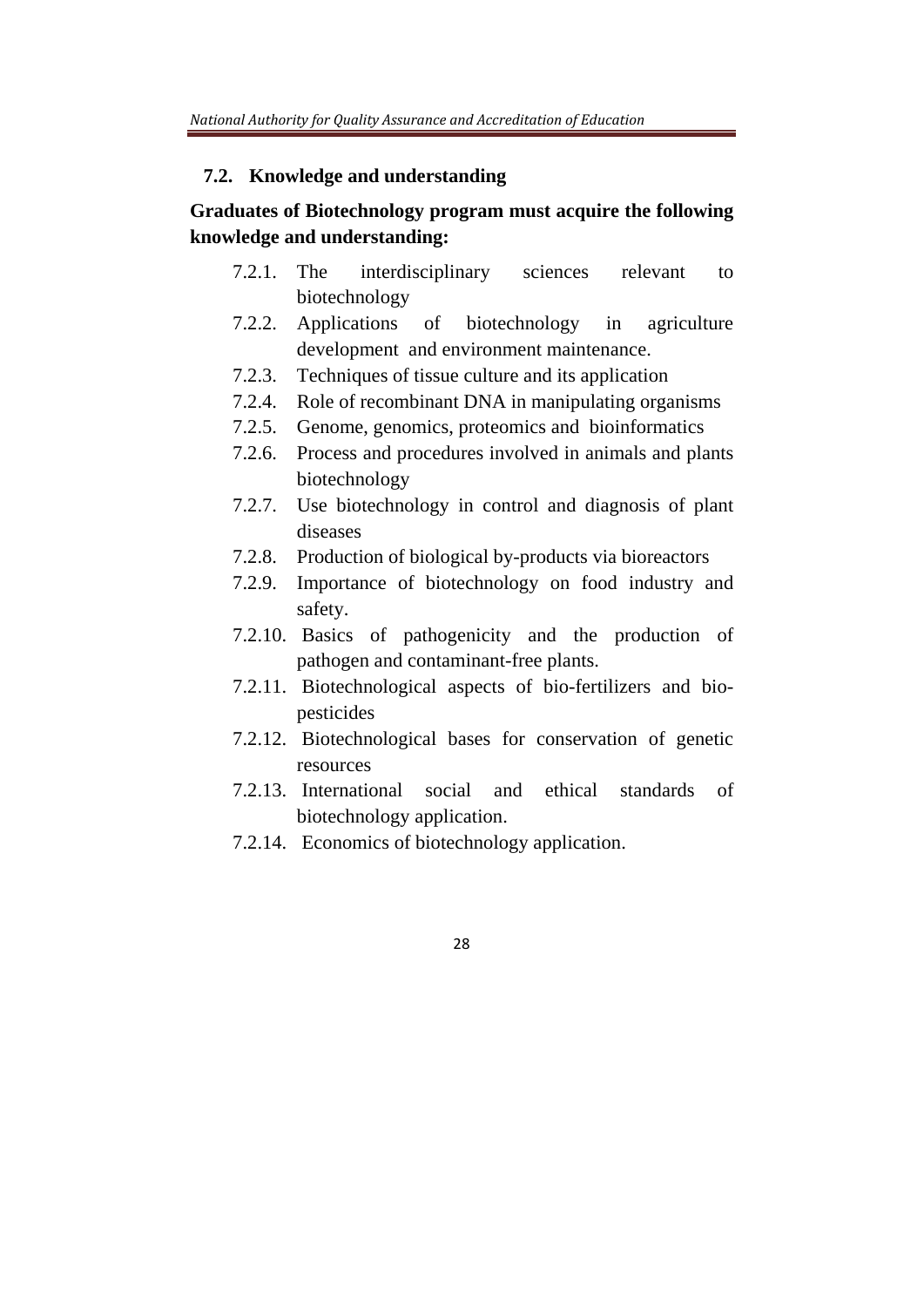### **7.3. Practical skills**

# **Graduates of Biotechnology program must be able to:**

- 7.3.1. Provide technical support on agricultural biotechnology problems
- 7.3.2. Use biotechnology in executing plant and animal improvement plans.
- 7.3.3. Apply biotechnological techniques in the treatment of environmental pollution.
- 7.3.4. Perform research and diagnostic tests and outlined protocol to achieve goals.
- 7.3.5. Use of biotechnological tools to develop valuable byproducts.
- 7.3.6. Apply molecular markers in plants and animals selection programs.
- 7.3.7. Use tissue culture techniques in commercial plant production
- 7.3.8. Apply molecular genetics for the manipulation of genetic materials of microorganisms in food/feed technology, bio-fertilizer and bio-pesticide.
- 7.3.9. Apply appropriate laboratory procedures to handle, archive or dispose samples safely.
- 7.3.10. Produce secondary products via bioreactors.
- 7.3.11. Identify genetically manipulated organisms.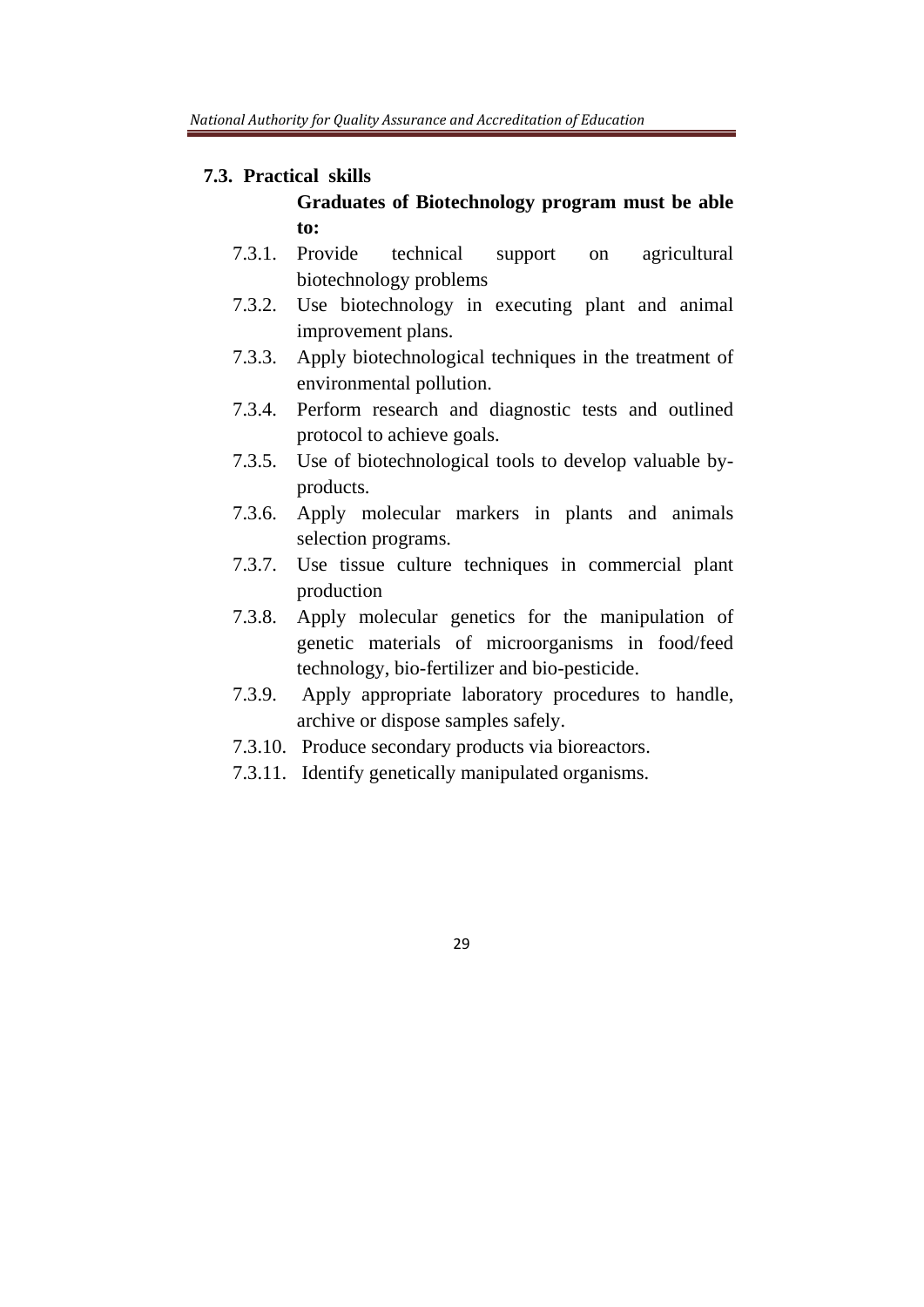## **7.4. Intellectual skills**

# **Graduates of Biotechnology program must be able to:**

- 7.4.1. Evaluate the role of genetic diversity in evolutionary processes
- 7.4.2. Use bioinformatics methods in the analysis of biotechnology data.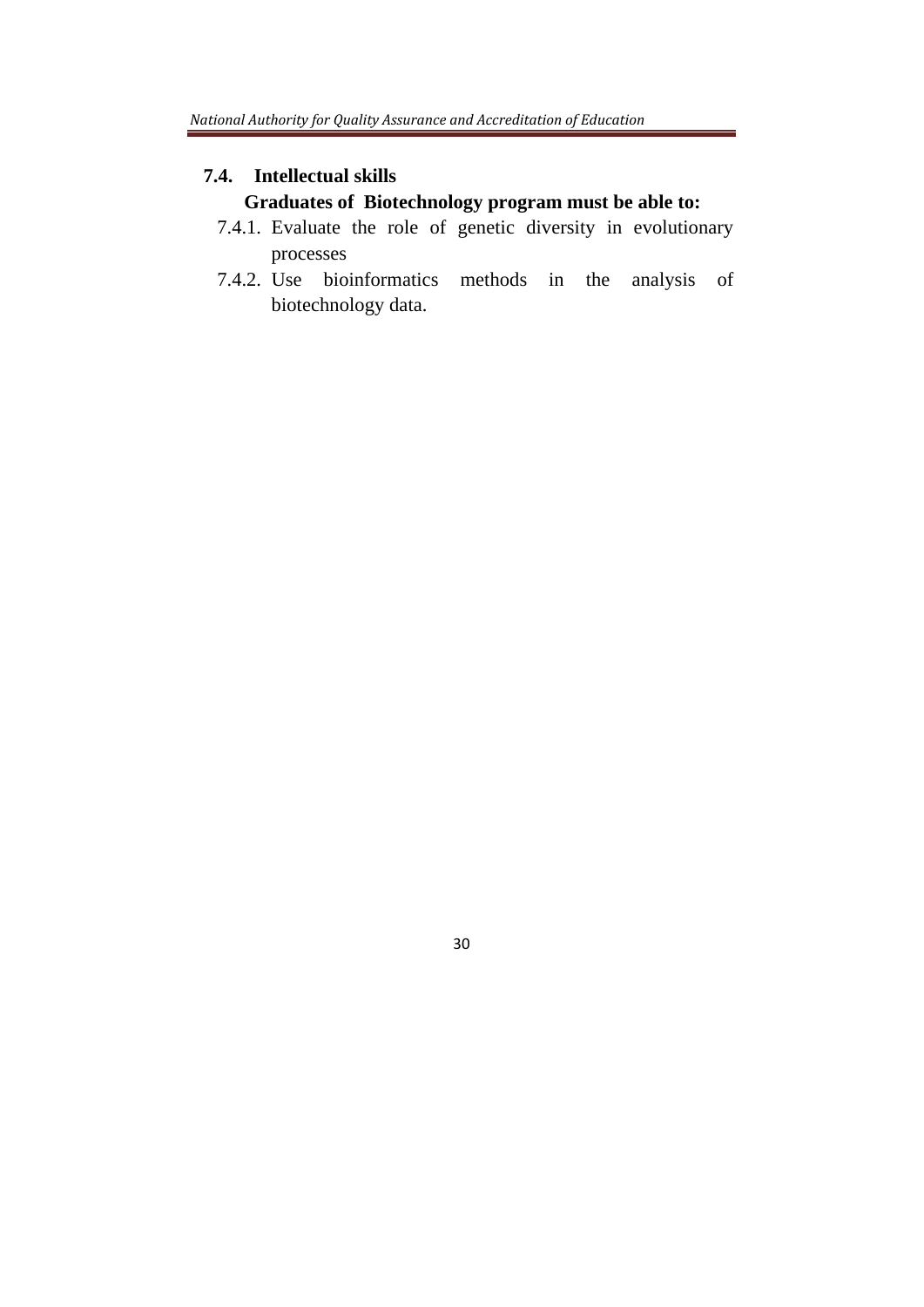#### **8. Agricultural Engineering Program**

The agricultural engineering program is concerned with proper use of machineries at the different stages of agricultural production and processing systems. In addition to engineering and agricultural basic and applied sciences, the program provides specialized sciences that cover the disciplines of farm

 power and machinery, food and post harvest engineering, farm irrigation and drainage engineering and farm building and bioenvironmental engineering .

Graduates in this program will have the opportunity to work in farms, agricultural machinery stations, soil reclamation companies, irrigation and drainage projects, harvesting and grading crops stations, agricultural construction firms, agricultural machinery agencies food, research centers and feed industry.

#### **8.1. Attributes of Agricultural Engineering graduates**

# **Graduates of Agricultural Engineering program must be able to:**

- 8.1.1. Participate in management of agricultural mechanization stations.
- 8.1.2. Operate and maintain irrigation and drainage systems.
- 8.1.3. Plan an agro-industrial complex.
- 8.1.4. Implement the appropriate irrigation system to manage water resources efficiently.
- 8.1.5. Work with machines, equipment and tools in a safe manner.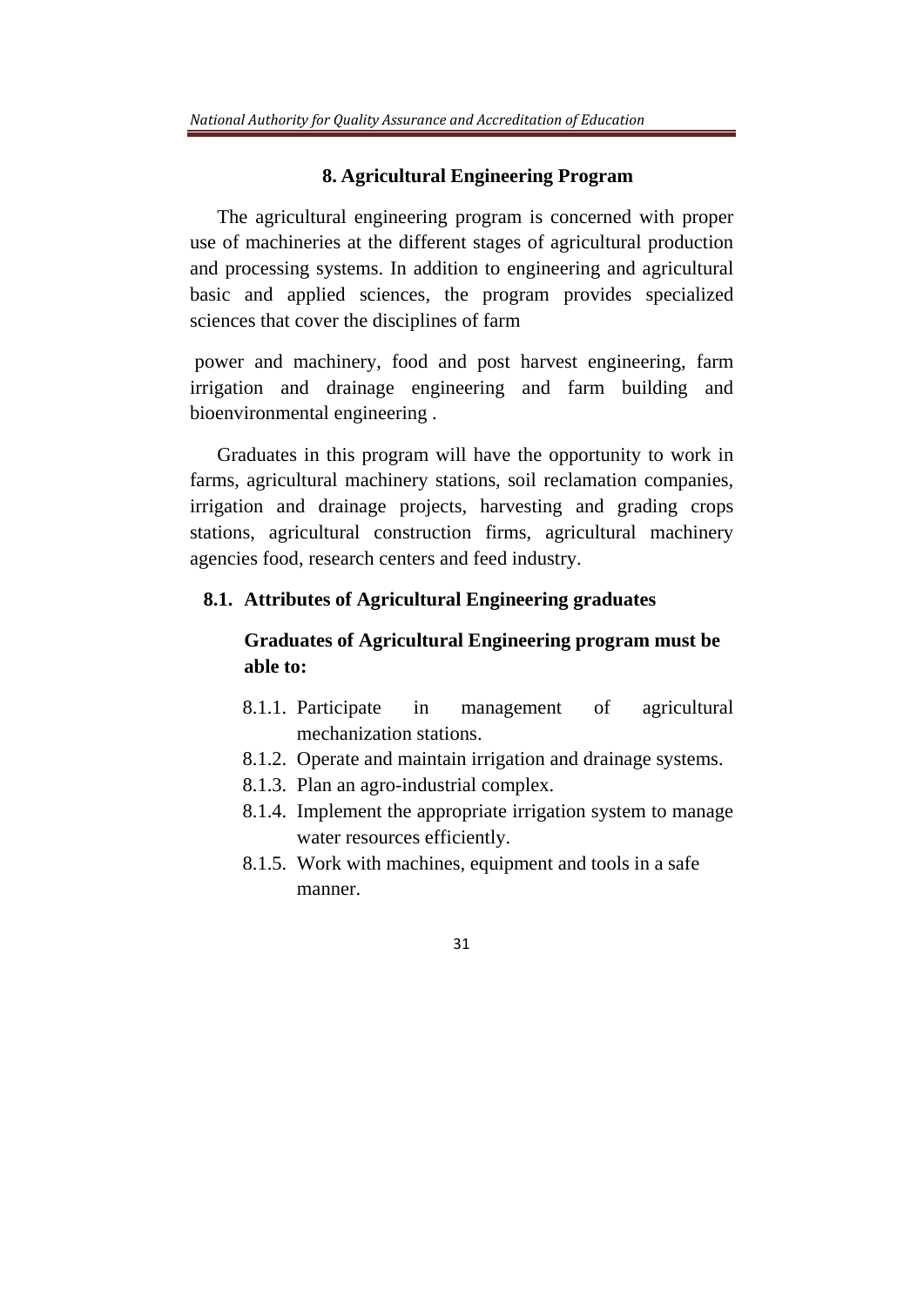8.1.6. Participate in processes related to farm building construction.

### **8.2. Knowledge And Understanding**

# **Graduates of Agricultural Engineering Program must acquire the following knowledge and understanding:**

- 8.2.1. Principals of plant and animal biology and agricultural production systems
- 8.2.2. Bases of engineering applications in irrigation systems and drainage.
- 8.2.3. Concepts of conventional and non-conventional renewable energy and sources.
- 8.2.4. Basics and components of hydraulic systems.
- 8.2.5. Structural parts of buildings and types of materials.
- 8.2.6. Land surveys
- 8.2.7. Fundamentals of establishment and managing water wells.

#### **8.3. Practical skills**

# **Graduates of Agricultural Engineering program must be able to:**

- 8.3.1. Determine appropriate agriculture equipment to meet the intended needs.
- 8.3.2. Select and safely operate agriculture equipment and shop tools.
- 8.3.3. Implement and manage irrigation systems.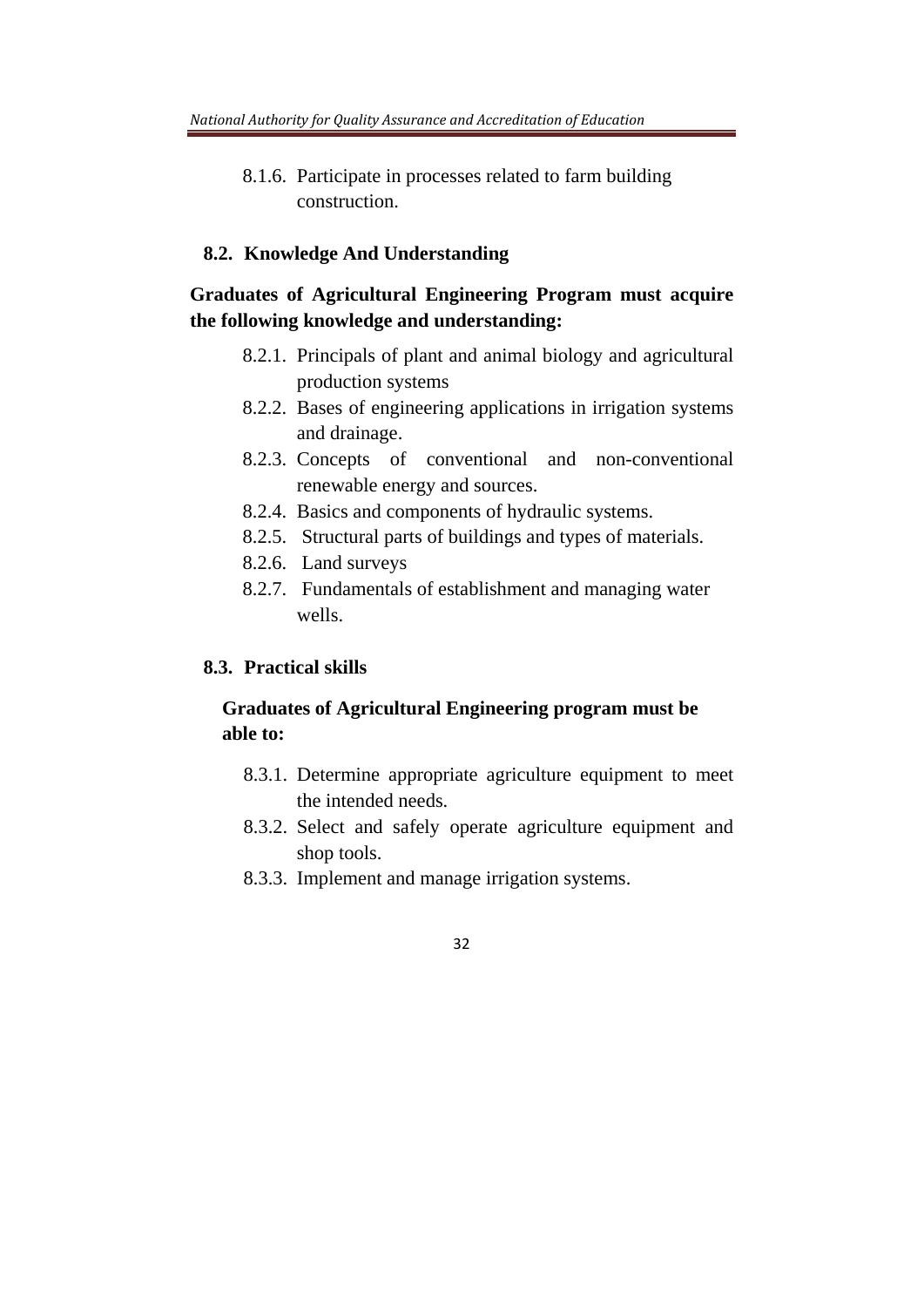- 8.3.4. Design agricultural buildings and control the microenvironment
- 8.3.5. Test the performance of agricultural production and processing machinery and systems.
- 8.3.6. Disassemble and assemble machine parts.
- 8.3.7. Draw maps and execute topography surveys
- 8.3.8. Select the appropriate pumps for well establishment
- 8.3.9. Participate in teams of well establishment.

## **8.4. Intellectual skills**

# **Graduates of Agricultural Engineering program must be able to:**

- 8.4.1. Evaluate the design and performance of agricultural equipment and machinery.
- 8.4.2. Solve engineering problems applying mathematics and engineering sciences.
- 8.4.3. Trouble shoot and diagnose malfunction pertaining to agricultural machineries.
- 8.4.4. Estimate loss in harvesting processes.
- 8.4.5. Calculate the required power needed to field works.
- 8.4.6. Analyze systems of agriculture matrix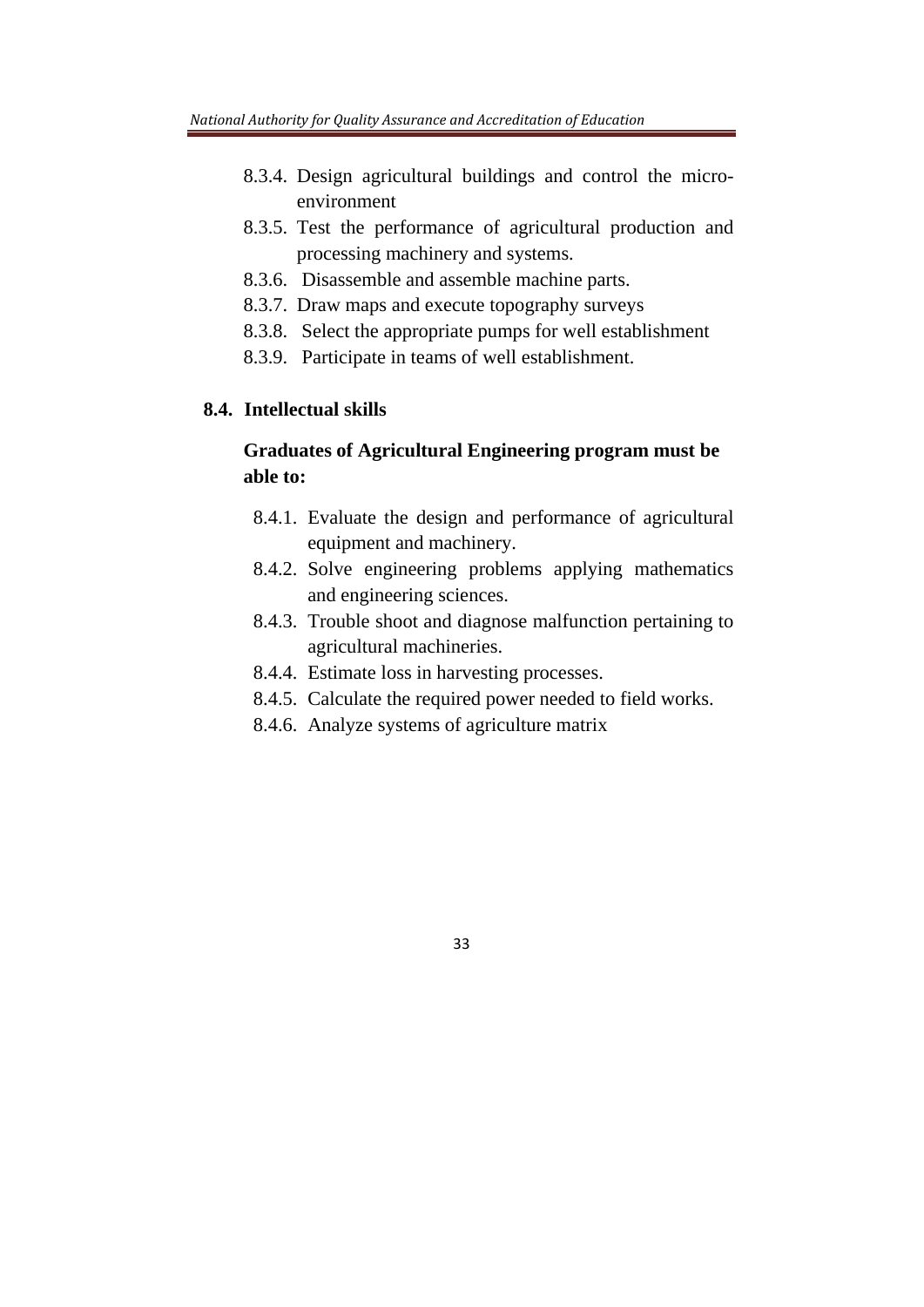# **II. Curriculum Structure**

The percentages mentioned in the following table for each area of study is just a guide for faculties of agriculture and not obligatory to follow.

| #              | Area of study                            | Range<br>(% ) | <b>Science Characterization</b>                                                              |
|----------------|------------------------------------------|---------------|----------------------------------------------------------------------------------------------|
| 1              | <b>Basic Sciences</b>                    | $30 - 35$     | Chemistry, Physics,<br>Botany,<br>Zoology, Physiology, Genetics,<br>Statistics, Mathematics. |
| $\overline{2}$ | Humanities and<br><b>Social Sciences</b> | $5 - 12$      | Economics, Sociology,<br>English, Administration,<br>Communications                          |
| 3              | <b>Core Sciences</b>                     | $40 - 45$     | Varied among programs                                                                        |
| $\overline{4}$ | Field<br>Training<br>& projects          | $5 - 7$       | Field<br>training<br>and<br>capstone<br>courses                                              |
| 5              | Information<br>Technology                | $3 - 5$       | Basics of IT, application of IT<br>in the profession                                         |
| 6              | Discretionary<br>subjects *              | $7 - 8$       |                                                                                              |

Allowed to each faculty to used based on its mission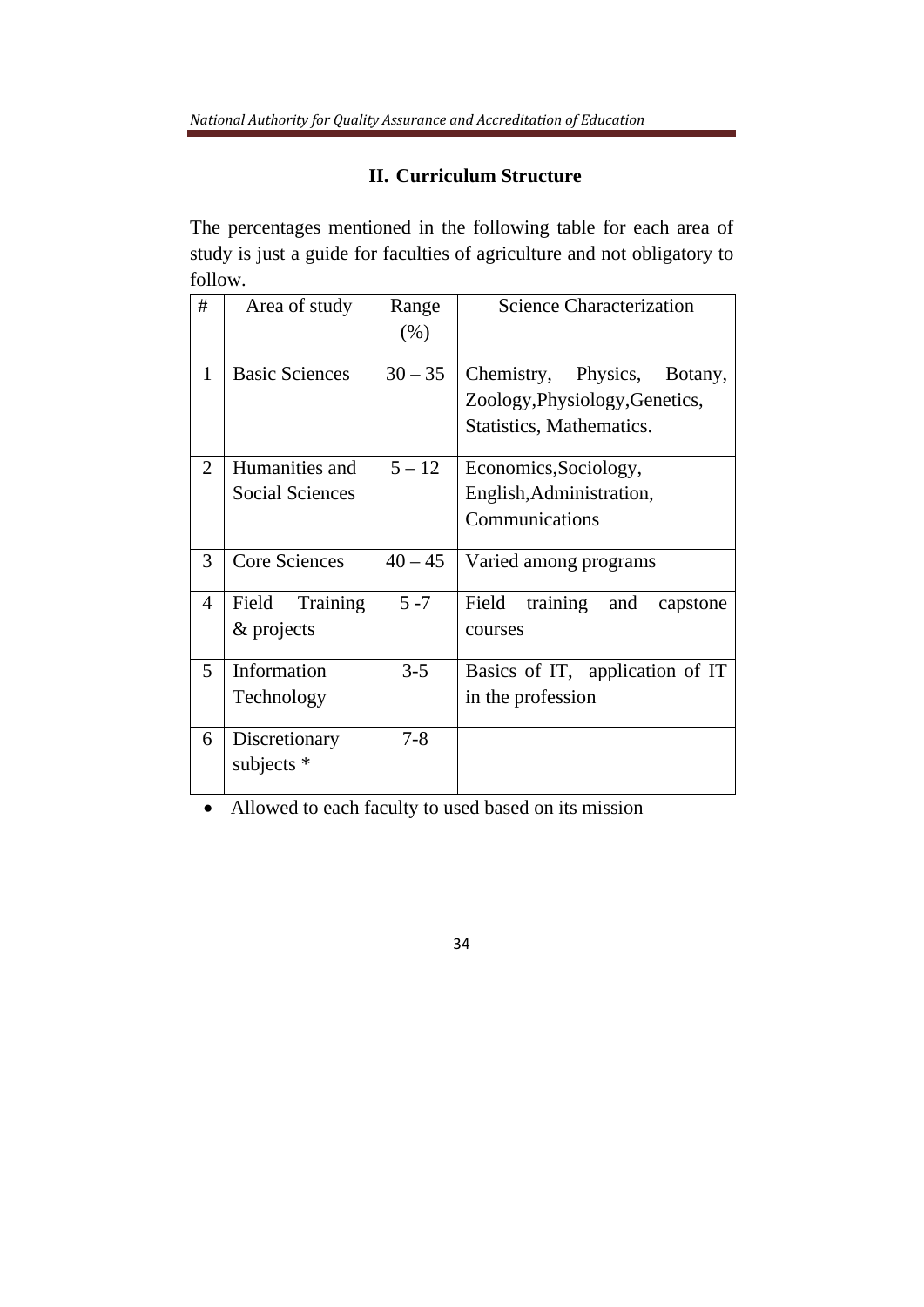#### **III. Glossary**

### **1. Institution**

A University, faculty or higher institute providing education programs leading to a first university degree or a higher degree (Master's or Doctorate).

### **2. Graduate Attributes**

Competencies expected from the graduate based on the acquired knowledge and skills gained upon completion of a particular program.

#### **3. National Academic Reference Standards (NARS)**

Reference points designed by NAQAAE to outline / describe the expected minimum knowledge and skills necessary to fulfill the requirements of a program of study*.*

# **4. Academic Standards**

Reference points defined by an institution comprising the collective knowledge and skills to be gained by the graduates of a particular program. The academic standards should surpass the NARS, and be approved by NAQAAE.

### **5. Subject Benchmark Statements**

Guideline statements that detail (enumerate) what can be expected of a graduate in terms of the learning outcomes to satisfy the standards set for the program. They enable the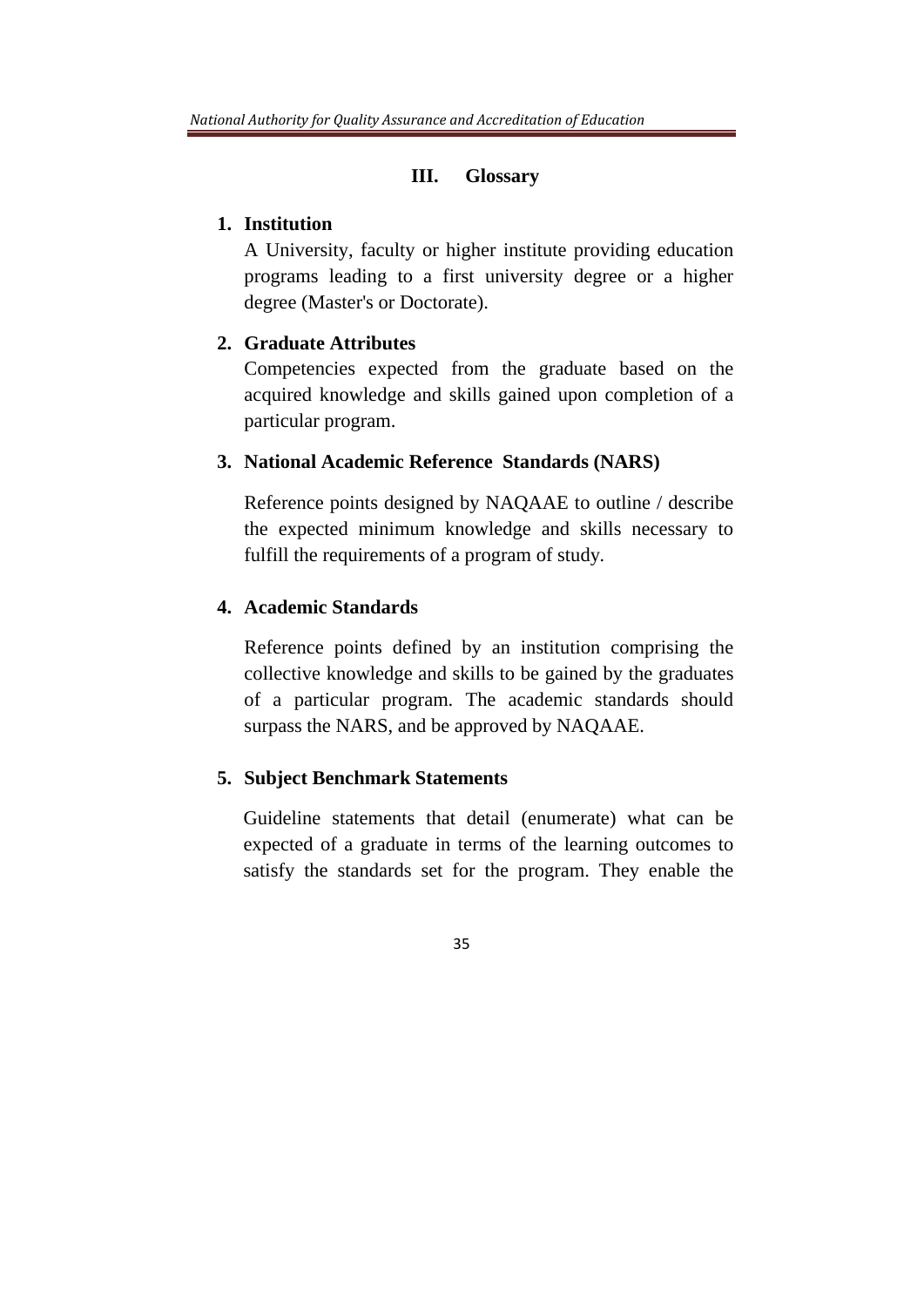outcomes to be compared, reviewed and evaluated against agreed upon standards.

#### **6. The Program**

A set of educational courses and activities designed by the institution to determine the systematic learning progress. The program also imparts the intended competencies required for the award of an academic degree.

## **7. Intended Learning Outcomes (ILOs)**

Subject-specific knowledge, understanding and skills intended by the institution to be gained by the learners completing a particular educational activity. The ILOs emphasize what is expected that learners will be able to do as a result of a learning activity.

### **8. Knowledge and Understanding**

Knowledge is the intended information to be gained from an educational activity including facts, terms, theories and basic concepts. Understanding involves comprehending and grasping the meaning or the underlying explanation of scientific objects.

# **9. Intellectual Skills**

Learning and cognitive capabilities that involve critical thinking and creativity. These include application, analysis, synthesis and evaluation of information.